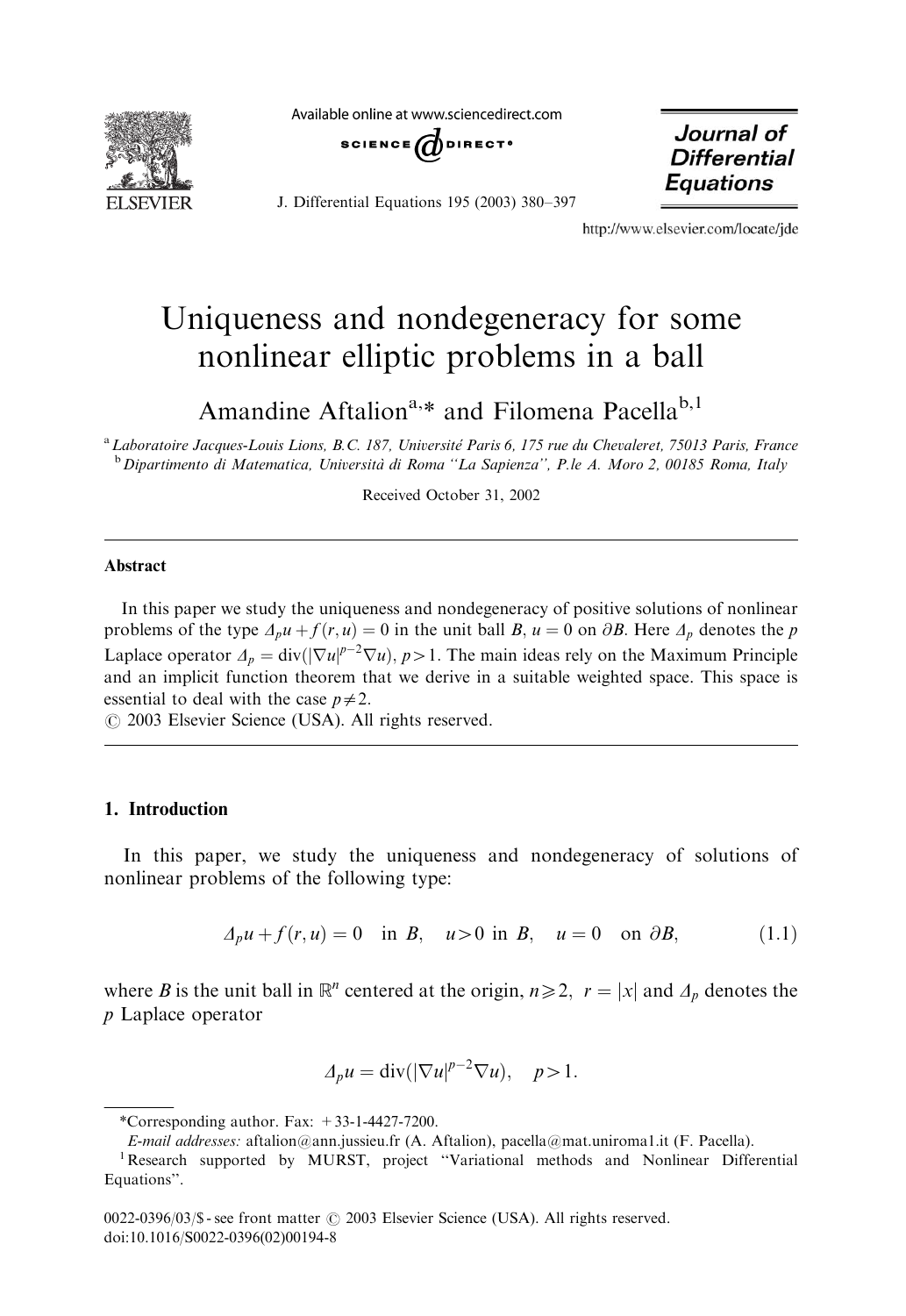For the nonlinearity f, we will make different sets of hypotheses. First, we consider the case where f does not depend on  $r$  and we assume that  $f$  satisfies

- (H1)  $f \in C^0[0,\infty) \cap C^1(0,\infty)$ ,  $f(0) = 0$ ,  $f < 0$  in  $(0,\theta)$  and  $f > 0$  in  $(\theta, \infty)$ , for some  $\theta > 0$ .
- (H2)  $K(u) = uf'(u)/f(u)$  is nonincreasing in  $(\theta, \infty)$ ,
- (H3)  $uf'(u) (p-1)f(u) > 0$  for  $u > 0$ .

The model nonlinearity for these hypotheses is  $f(u) = u^q - u^{p-1}$  with  $q > p - 1$ . This is the same class of nonlinearities as in the paper of Serrin and Tang [\[23\]](#page-17-0) for the study of problems in  $\mathbb{R}^n$ . In the case  $p = 2$ , we will also assume that f is differentiable at 0. In the case  $p\neq 2$ , since we want the Hopf lemma to hold, we will make some regularity hypothesis for  $f$  at 0.

To make the presentation of the results clearer, we will also distinguish between the case  $p = 2$ , i.e. when  $\Delta_p$  reduces to the ordinary Laplace operator and  $p \neq 2$ .

In the first case,  $p = 2$ , we will prove the following result.

**Theorem 1.1.** If  $p = 2$ ,  $f \in C^1[0, \infty)$  and (H1)–(H3) hold, then any classical solution of (1.1) has Morse index less than or equal to 1 and is nondegenerate.

We recall that the Morse index of a solution  $u$  is the number of negative eigenvalues of the linearized operator  $-L$  where  $L = \Delta + f_u(r, u)$  with zero Dirichlet boundary condition. The solution  $u$  is said to be nondegenerate if zero is not an eigenvalue for L:

Let us observe that under the hypotheses of Theorem 1.1, any solution of  $(1.1)$  is radially symmetric and radially decreasing by the theorem of Gidas et al. [\[11\].](#page-16-0) Then using the nondegeneracy result of Theorem 1.1 and the implicit function theorem as in other papers (see for instance [\[18\]](#page-16-0) or [\[25\]](#page-17-0)), we can get the following uniqueness result.

**Theorem 1.2.** If  $p = 2$ ,  $f \in C^1[0,\infty)$  and (H1)–(H3) hold, then problem (1.1) has at most one classical solution.

In the case  $p\neq 2$ , several difficulties arise due to the degenerate or singular nature of the p Laplace operator. First of all, the solutions of  $(1.1)$  have to be considered in a weak sense because they are only of class  $C^{1,\alpha}$ . The analogous of the Gidas–Ni– Nirenberg symmetry result only holds in the case  $p < 2$  (see [\[7,8\]\)](#page-16-0) or for  $p > 2$  and f positive or monotone (see [\[3,13\]](#page-16-0)). Thus in these cases, we will get a complete uniqueness result. From now on, we will prove results onlyfor radial solutions which satisfy

$$
\begin{cases} r^{1-n}(r^{n-1}|u'|^{p-2}u')' + f(r,u) = 0, \\ u > 0 \text{ in } (0,1), u'(0) = 0, u(1) = 0. \end{cases}
$$
 (1.2)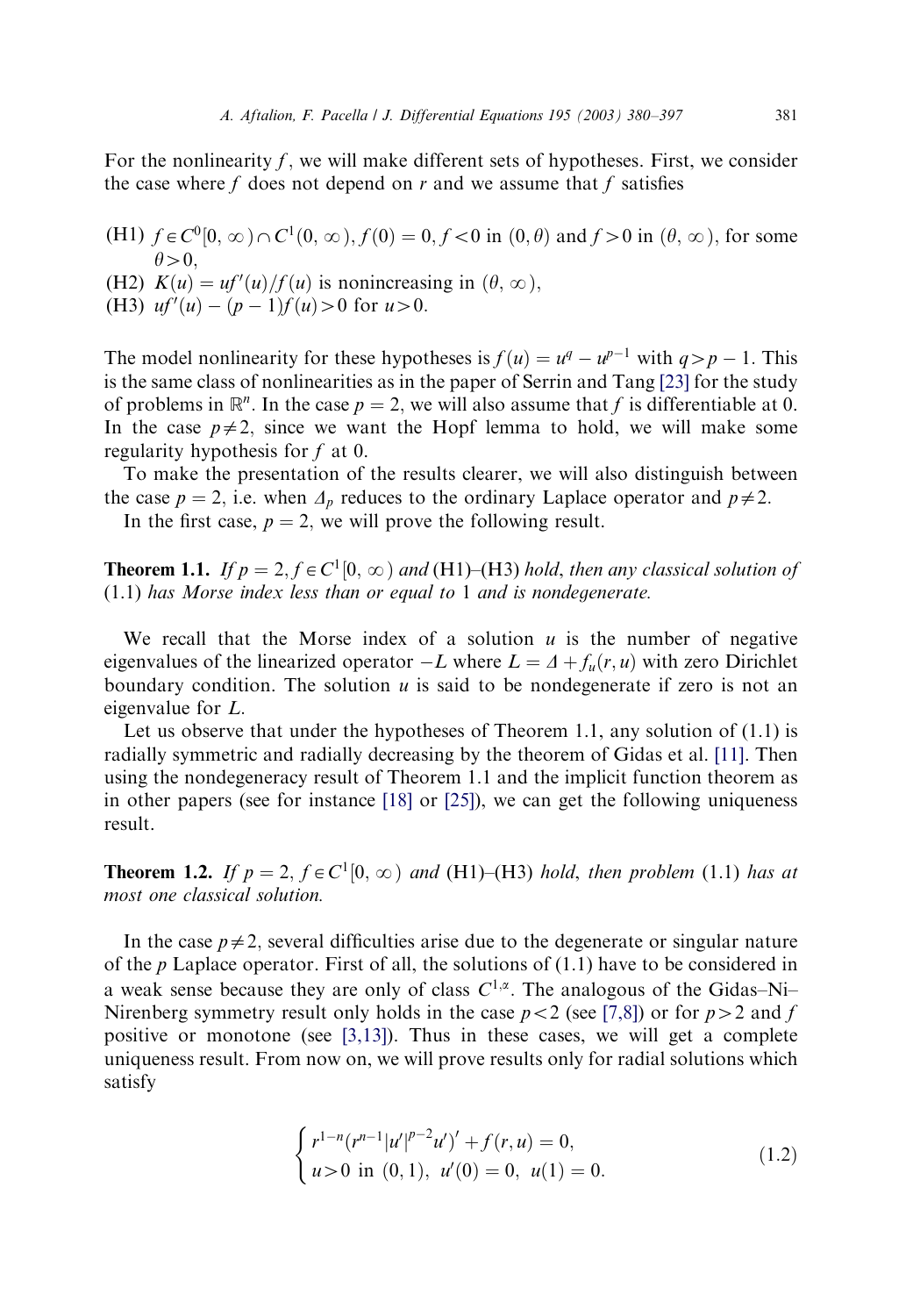We also have  $u' < 0$  in  $(0, 1)$  by Franchi et al. [\[10\]](#page-16-0). To get uniqueness of solutions of (1.2), arguing as in the case  $p = 2$ , we first prove a nondegeneracy result and then an implicit function theorem which allows to carryout the bifurcation analysis. It turns out that for  $p\neq 2$ , it can be done in a suitable weighted space. More precisely, let us define for  $\gamma \geq 0$  the Banach spaces

$$
\mathscr{E}_{\gamma}^{n} = \{ v \in C^{n}(0, 1] \text{ s.t.} |v^{(k)}(r)| \leq c r^{\gamma - k}, \forall k, 0 \leq k \leq n \},\
$$

$$
\mathscr{C}_{\gamma}^{n} = \{ v \text{ s.t. } \exists w \in \mathscr{E}_{\gamma}^{n}, \lambda \in \mathbb{R} \text{ with } v = \lambda + w \},\
$$

$$
\mathscr{C}_{\gamma,0}^{n} = \{ v \in \mathscr{C}_{\gamma}^{n} \text{ with } v(1) = 0 \}.
$$

One mayrefer to [\[19\]](#page-16-0) for the introduction of these spaces and the norms which make them Banach spaces. In the following, we will call

$$
X=\mathscr{C}_{p/(p-1),0}^2.
$$

By regularity results and a simple proof which uses the L'Hopital rule, it is possible to show that solutions of  $(1.2)$  are indeed in X (see Section 4). The linearized operator at a solution  $u$  of (1.2) along functions  $v$  in  $X$  is

$$
Lv = (p-1)r^{1-n}(r^{n-1}|u'|^{p-2}v')' + f_u(r,u)v.
$$

Finally, since we want to have that the Hopf Lemma holds on the boundary for solutions of  $(1.1)$ , we also require that f satisfies some growth condition near 0 as indicated bya result of Vazquez [\[26\],](#page-17-0) where a more general condition is assumed. We assume

(R) there exists  $s_0>0$  and  $c_1>0$  such that  $-f(s)\leq c_1s^{p-1}$  and the positive part of  $f'(s)$  is bounded for s in  $(0, s_0)$ .

Note that with this hypothesis, any solution of (1.1) is such that  $u'(1) < 0$ . Moreover, (R) and (H3) yield that the behaviour of f near 0 is similar to  $-s^{p-1}$  since because of (H3),  $f(u) < -c_0u^{p-1}$  for u close to 0, for some  $c_0$ . Moreover, (H3) and (R) also imply  $f'(s) \geqslant -c_1(p-1)s^{p-2}$ . Then we get

**Theorem 1.3.** If  $p>1$ , f satisfies (R) and (H1)–(H3), then any weak radial solution of  $(1.1)$  is nondegenerate in X. More generally, the linearized operator  $-L$  does not have any radial sign-changing eigenfunction in X corresponding to an eigenvalue  $\mu \leq 0$ .

Using Theorem 1.3, we get that L is an isomorphism from X into  $\mathcal{E}_0^0$  and we deduce uniqueness from the implicit function theorem.

**Theorem 1.4.** If  $p>1$ , f satisfies (R) and (H1)–(H3), then problem (1.1) has at most one weak radial solution, which is the only solution if  $p \leq 2$ .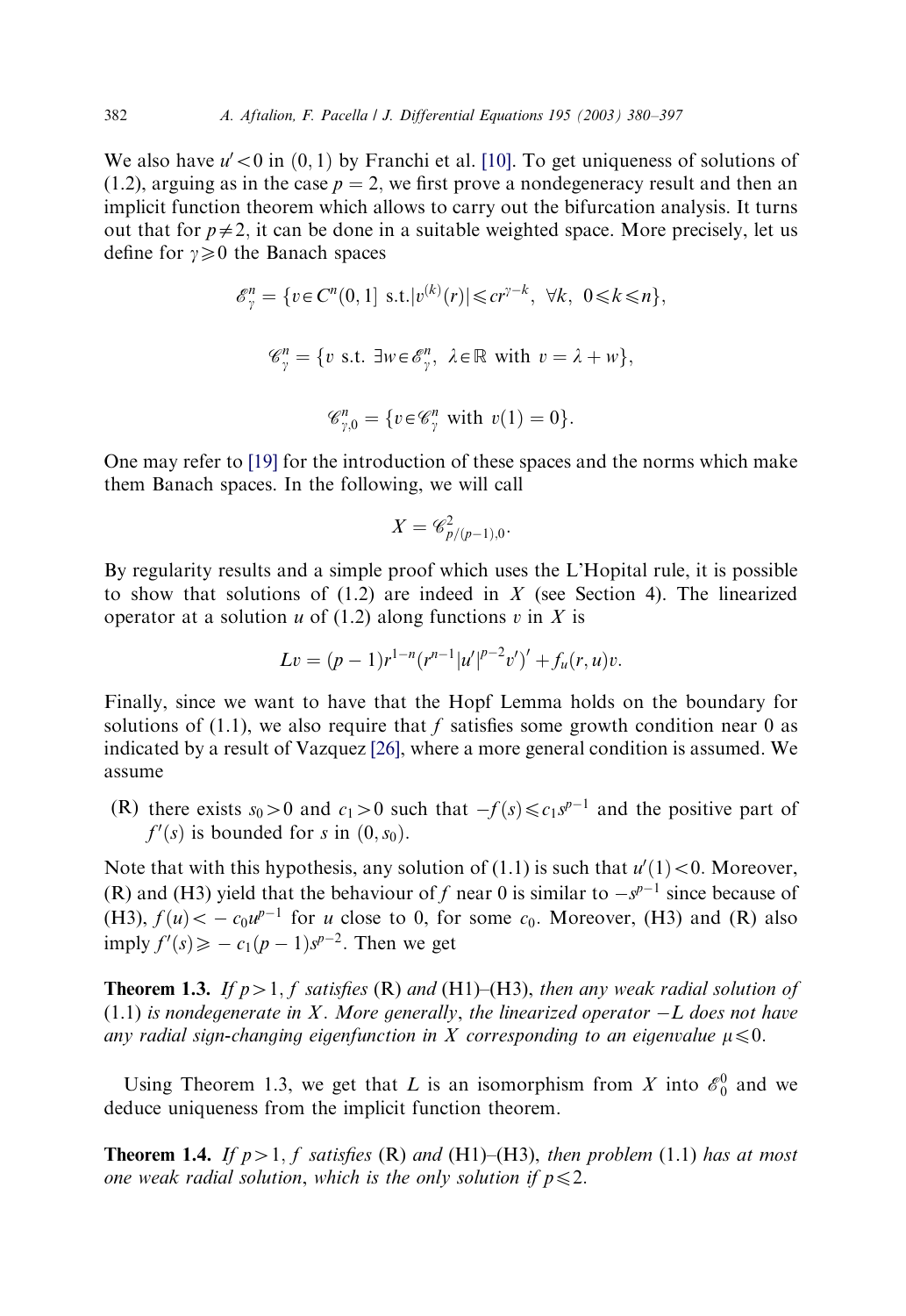Let us mention that when f does not depend on  $r$ , the uniqueness question for the type of nonlinearities we consider has been addressed by many authors, first in the case of the Laplacian in  $\mathbb{R}^n$ : Coffman [\[4\]](#page-16-0), McLeod and Serrin [\[17\]](#page-16-0), and Kwong [\[14\].](#page-16-0) Then Kwong and Zhang [\[15\]](#page-16-0) used Coffman's method and its improvement to get uniqueness in the case of the ball. The proof relies on the studyof the zero of the function  $\partial u/\partial x$  where  $\alpha = u(0)$  is the shooting parameter and uses a Sturm comparison principle.

A different approach to study uniqueness in  $\mathbb{R}^n$  was initiated by Peletier and Serrin [\[20\]](#page-17-0), which relies on the monotone separation theorem. This method was continued byFranchi et al. [\[10\],](#page-16-0) Pucci and Serrin [\[21\]](#page-17-0), and Serrin and Tang [\[23\]](#page-17-0) to treat the case of quasilinear operators which include the  $p$  Laplacian. In particular, Serrin and Tang [\[23\]](#page-17-0) studied the same type of nonlinearities satisfying (H1)–(H3), but in the case of  $\mathbb{R}^n$  or of compactly supported solutions, and left as an open conjecture the case of the ball.

In a recent paper, Ouyang and Shi [\[18\]](#page-16-0) provide uniqueness proofs for a large class of nonlinearities in the case  $p = 2$ . Their idea is to study the nondegeneracy problem instead of the shooting problem: they use Crandall–Rabinowitz bifurcation theorem [\[5\]](#page-16-0) to derive uniqueness and exact multiplicity in a number of cases.

Our uniqueness result of Theorem 1.2 ( $p = 2$ ) is already contained in [\[15\]](#page-16-0) or [\[18\].](#page-16-0) However our proof is different and Theorem 1.1 relies onlyon the Maximum Principle without the use of ODE techniques. Hence it could be hopefully used to get some results in other domains.

For simplicity, let us explain our ideas in the case  $p = 2$ . To prove Theorem 1.1, we show that the second eigenvalue  $\mu_2$  of the linearized operator  $-L$  is positive. This proves at the same time that the Morse index of the solution is less than 1 and  $u$  is nondegenerate since it is easyto see that zero cannot be the first eigenvalue because the corresponding eigenfunction must change sign.

To prove that  $\mu_2$  is positive, we argue by contradiction assuming that  $\mu_2 \leq 0$  and we denote by  $\phi_2$  the corresponding eigenfunction. Then, by a result in [\[6\]](#page-16-0) (see also [\[16\]](#page-16-0)), we know that  $\phi_2$  is radial and has two nodal regions which are a ball  $B_1 \subset B$ and an annulus  $B\setminus \overline{B}_1$ . Thus, in  $B_1\subset B$  and  $B\setminus \overline{B}_1$ , the first eigenvalue of L is  $\mu_2\leq 0$ . The main idea is to prove that in whatever way one divides  $B$  into two radial regions  $B_1 \subset B$  and  $B\setminus \overline{B}_1$ , at least in one of these two domains, the Maximum Principle holds and hence the first eigenvalue must be positive, against the fact that  $\mu_2 \le 0$ .

To check the validity of the Maximum Principle in  $B_1 \subset B$  or  $B \setminus \overline{B}_1$ , we use the following sufficient condition:

if there exists  $g \in W^{2,N}(D) \cap C(\overline{D})$  such that  $g>0$  in D with  $Lg \leq 0$  in D and g is not identically 0 on  $\partial D$ , then the Maximum Principle holds in D for the elliptic operator L:

As a test function for this criterion, we use the function  $g = x \cdot \nabla u + \beta u$  with  $\beta$ suitably chosen depending on  $\phi_2$ . Let us remark that this function g appears in many other papers but in a different way.

In the case  $p\neq 2$ , the scheme of the proof of Theorem 1.3 is the same, but we need to prove directlythe validityof the Maximum Principle once we have constructed the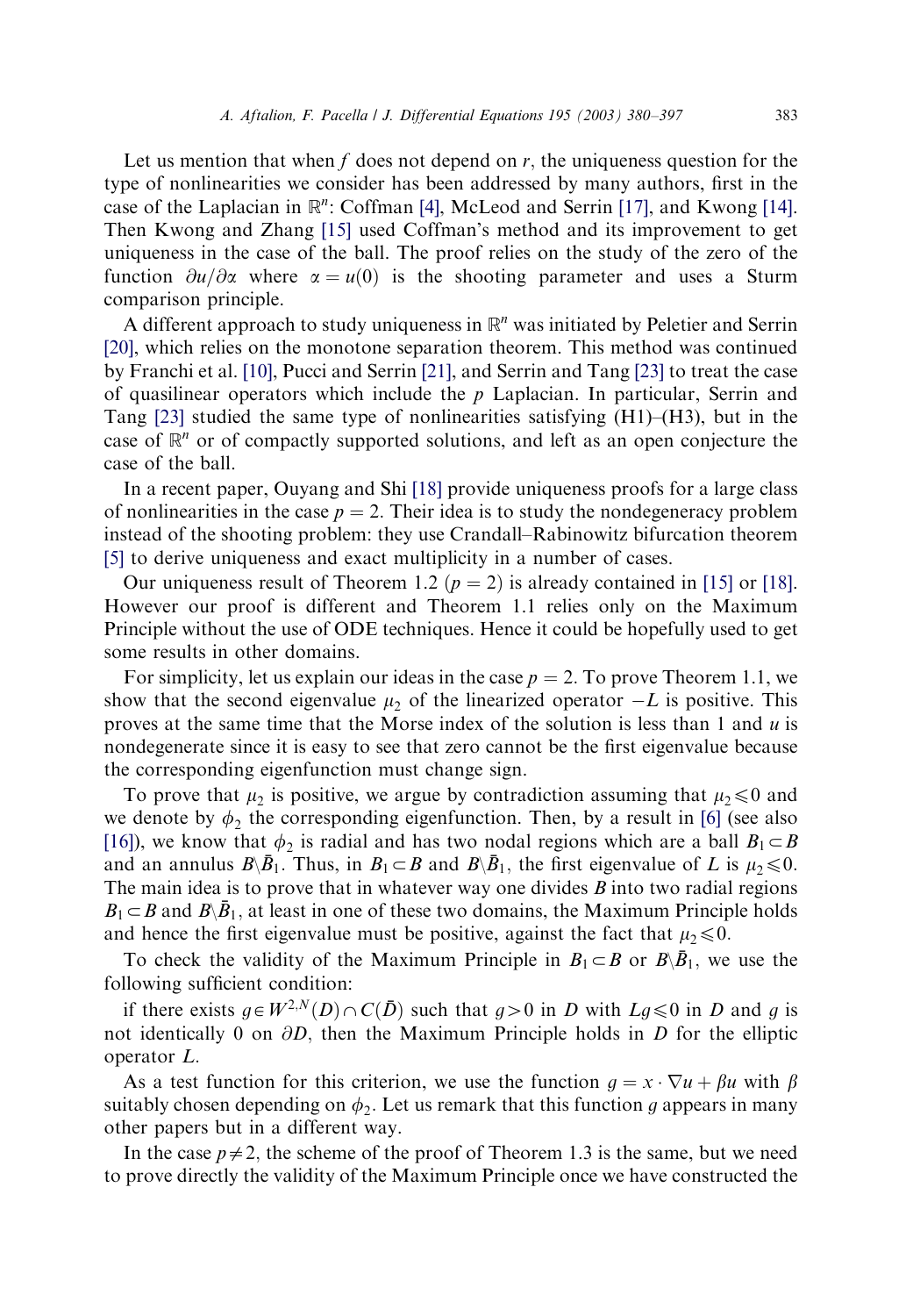function  $q$  since a sufficient condition similar to the case of the Laplacian is not known. To get Theorem 1.4, we perform an implicit function theorem in  $X$ . This theorem seems to be new and we think that it could be useful for other related questions.

The result of Theorem 1.4 is, to our knowledge, the first uniqueness result for  $p$ Laplace problems in a ball with nonlinearities of our type. Some previous theorems deal with the case  $f > 0$  and  $p \le n$  [\[1,9\]](#page-16-0). However, we will see that our method easily applies to the case  $f(u) = u^q$  and any p (also when  $p > n$ ) to get nondegeneracy.

More generally, we will consider nonlinearities which depend on  $r$ , satisfying

(H3')  $uf_u(r, u) - (p - 1)f(r, u) > 0$  for  $u > 0$ , (H4)  $f(r, 0) = 0 \forall r, f_r(r, u)$  is nonpositive and

$$
\alpha(r) = \frac{2f(r, u(r)) + rf_r(r, u(r))}{u(r)f_u(r, u(r)) - (p - 1)f(r, u(r))}
$$

is nonincreasing as a function of r, for r in  $(0, 1)$ .

(H5)  $G(r) = nF(r, u(r)) - (n - p)uf(r, u(r))/p + rF<sub>r</sub>(r, u(r))$  is either nonnegative in  $(0, 1)$  or positive in  $(0, r_0)$  and negative in  $(r_0, 1)$  for some  $r_0$ , where  $F(r, u) =$  $\int_0^u f(r,s) ds.$ 

As soon as  $f_r(r, u)$  is nonpositive and  $p \leq 2$ , it follows from [\[11\]](#page-16-0) or [\[8\]](#page-16-0) that any solution is radial. Note that hypotheses (H4) and (H5) are a natural extension of the hypotheses we made when f does not depend on r. Indeed, if f does not depend on r and satisfies (H1) and (H2), then  $\alpha(r)$  is nonincreasing when u is bigger than  $\theta$  and we will prove that (H5) holds. We will check at the end of Section 2 that a particular set of functions satisfying  $(H3')$ ,  $(H4)$ , and  $(H5)$  are functions of the type

- (H4')  $f(r, u) = u^q a(r)u^{p-1}$ ,  $a \in C^1([0, \infty), [0, \infty))$ ,  $\max(1, p-1) < q < (np n +$  $p/(n-p)$  if  $p < n$ , any  $q > max(1, p - 1)$  if  $p \ge n$ .
- (H5') *a* is nondecreasing and  $ra' + a$  is nondecreasing.

A typical function *a* in this case is  $a_0 + r^{\gamma}$ ,  $a_0 \ge 0$ ,  $\gamma \ge 1$ . Among the set of functions satisfying  $(H3')$ ,  $(H4)$ , and  $(H5)$  are also functions of the type

 $(H4'') f(r, u) = a(r)u^q$ ,  $a \in C^1([0, \infty), [0, \infty))$ ,  $max(1, p - 1) < q < (np - n + 1)$  $p)/(n-p)$  if  $p < n$ , any  $q > max(1, p - 1)$  if  $p \ge n$ , (H5") *a* is nonincreasing and  $rd/a$  is nonincreasing.

These include for instance  $f(r, u) = u^q/(1 + r^2)^{\alpha}$  for  $\alpha \ge 0$ . Note that in this case, we need a nonincreasing onlyto know that the solution is radial. But the nondegeneracy holds for radial solutions without this hypothesis. Next, we also assume the equivalent of (R):

 $(R')$   $f \in C^0([0, \infty) \times [0, \infty)) \cap C^1([0, \infty) \times (0, \infty))$  and the positive part of  $f_u$  is bounded for  $u$  close to 0 independently of  $r$ . Moreover, either  $f$  is nonnegative or there exists  $s_0>0$  such that  $-f(r,s)\leq c_0s^{p-1}$  for s in  $(0,s_0)$  and r in a neighborhood of 1: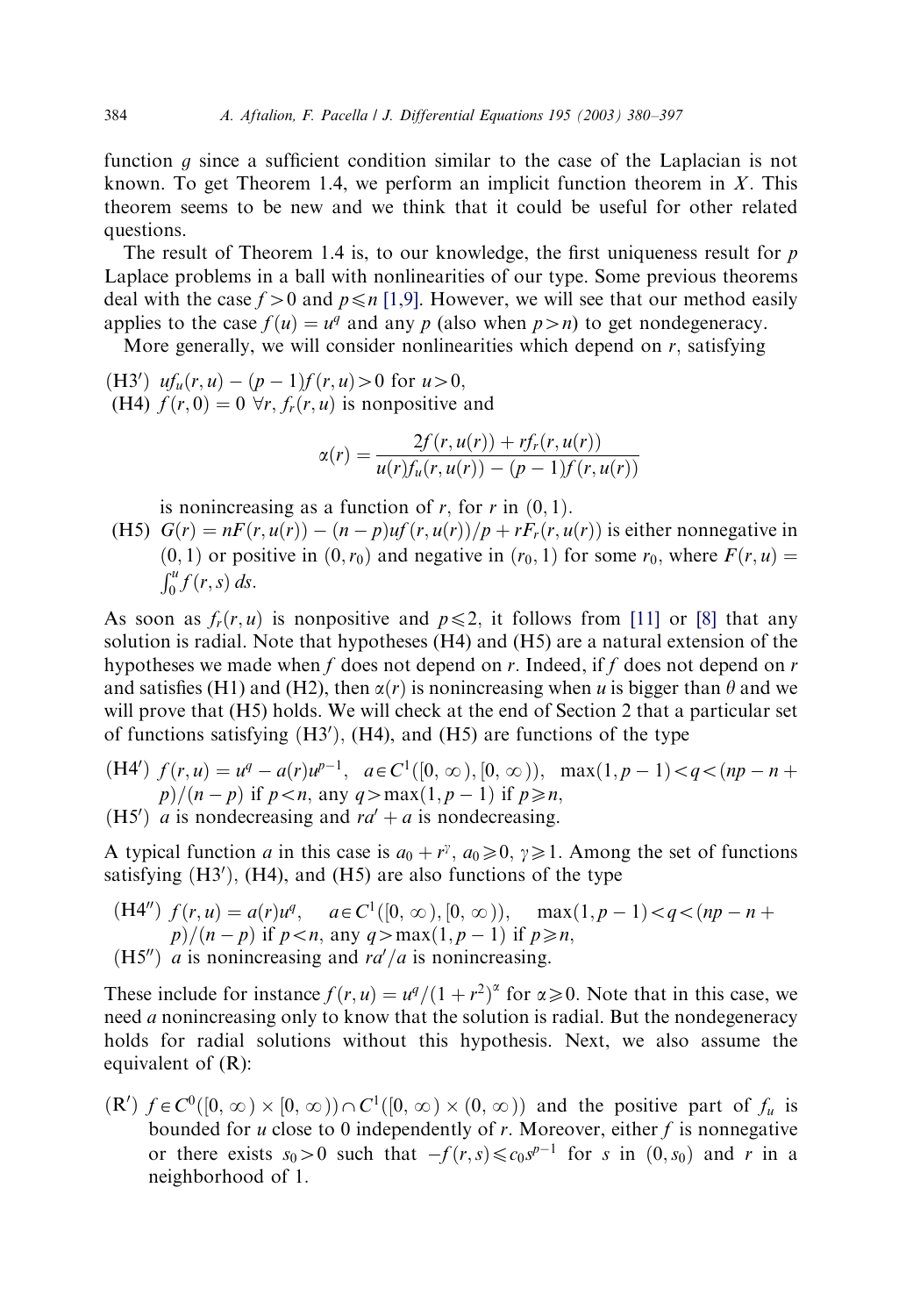Note that with this hypothesis, any solution of (1.1) is such that  $u'(1) < 0$ . We are able to show nondegeneracy:

**Theorem 1.5.** If  $p>1$ , f satisfies  $(R')$  and  $(H3')$ ,  $(H4)$ , and  $(H5)$ , then any weak solution of  $(1.1)$  is nondegenerate in X.

We can deduce uniqueness from the nondegeneracy in  $X$ :

**Theorem 1.6.** If  $p>1$  and (H4') and (H5') hold, then problem (1.1) has at most one weak radial solution.

Note that our uniqueness result holds for a class of nonlinearities which is smaller than the one for nondegeneracy. This is due to the fact that in order to perform the implicit function theorem, we add a parameter  $\lambda$  into the equation and describe the bifurcation diagram of  $u_i(0)$  as a function of  $\lambda$ . When f does not depend on r, we just add  $\lambda$  in front of the nonlinearity, but when f depends on r, we need to know some asymptotic behaviour of the bifurcation diagram when  $\lambda$  is small. Thus, it is easier to consider a special kind of nonlinearities.

The outline of the paper is the following. In Section 2, we present a preliminary lemma. Theorems 1.1, 1.2 and 1.5, 1.6 in the case  $p = 2$  are proved in Section 3. Section 4 is devoted to the case  $p \neq 2$ .

## 2. Preliminaries

Let u be a  $C^1$  radial solution of (1.1) with f satisfying either (R), (H1)–(H3) or  $(R<sup>'</sup>), (H3<sup>'</sup>), (H4), and (H5). By Proposition 1.2.6 of [10], we have$  $(R<sup>'</sup>), (H3<sup>'</sup>), (H4), and (H5). By Proposition 1.2.6 of [10], we have$  $(R<sup>'</sup>), (H3<sup>'</sup>), (H4), and (H5). By Proposition 1.2.6 of [10], we have$ 

$$
u'(r) < 0 \quad \text{in } (0,1). \tag{2.1}
$$

and hence u belongs to  $C^2(0,1] \cap C^1[0,1]$  and satisfies

$$
\begin{cases} \left( (p-1)u'' + \frac{n-1}{r}u' \right) |u'|^{p-2} + f(r, u) = 0 \text{ in } (0, 1), \\ u > 0 \text{ in } (0, 1), \ u'(0) = u(1) = 0. \end{cases}
$$
 (2.2)

Finally, let  $F(r, u) = \int_0^u f(r, s) ds$ . The following Pohozaev identities hold:

$$
\int_0^s r^{n-1} \left( nF(u) - \frac{(n-p)}{p}uf(u) \right) dr = s^{n-1}H(s)
$$
\n(2.3)

if f does not depend on r, where  $H$  is given by

$$
H(r) = \frac{n-p}{p} u u' |u'|^{(p-2)} + \frac{(p-1)}{p} r |u'|^p + rF(u)
$$
\n(2.4)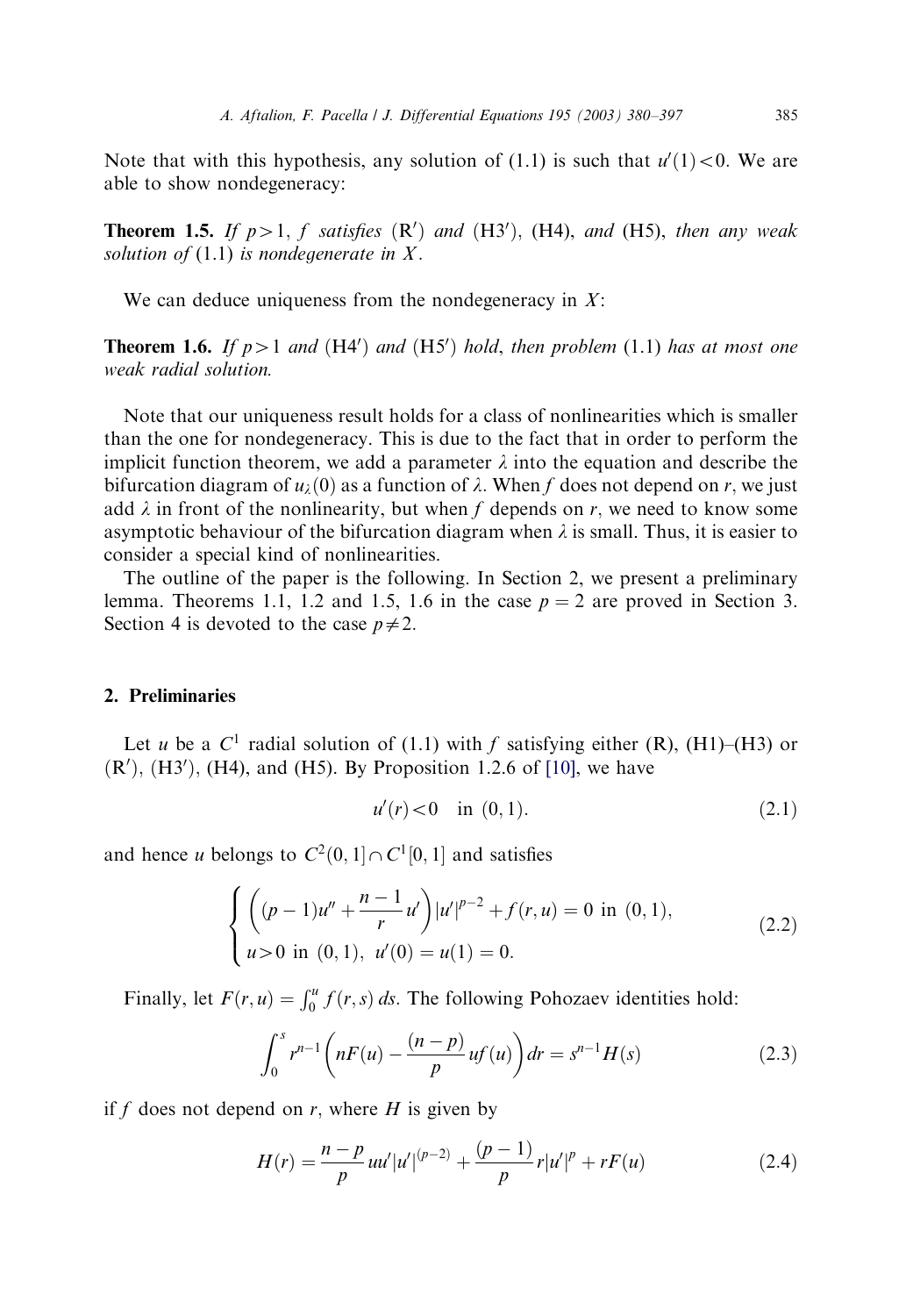or

$$
\int_0^s r^{n-1} \left( nF(u) - \frac{(n-p)}{p}uf(u) + r\frac{\partial F}{\partial r} \right) dr = s^{n-1}H(s)
$$
\n(2.5)

if f depends on r, with the same  $H(r)$  as in (2.4).

We start with a technical lemma that will be used later to study the sign of the function  $q = ru' + \beta u$  for some suitable  $\beta$ .

# **Lemma 2.1.** The function  $h(r) = -ru'/u$  is increasing.

**Proof.** The idea of the proof comes from [\[18\].](#page-16-0) We start by assuming that f does not depend on r and satisfies (R), (H1)–(H3). We compute h' and get by (2.2) and (2.4)

$$
h'(r) = \frac{p}{(p-1)u^2|u'|^{p-2}} \bigg(H(r) + \frac{ruf(u)}{p} - rF(u)\bigg).
$$
 (2.6)

It follows from (H3) that  $\frac{uf(u)}{p} - F(u) \ge 0$ . Thus, if we prove that  $H \ge 0$ , it will imply that  $h' \ge 0$ . Let  $J(r) = r^{n-1}H(r)$ . We have  $J(0) = 0$  and  $J(1) > 0$  since  $u(1) = 0$  and the Hopf Lemma holds at the boundary. Let us study the sign of  $J'$ . From (2.3), we get

$$
J'(r) = r^{n-1} G(r),
$$

where  $G(r) = nF(u(r)) - (n - p)/pu(r)f(u(r))$ . So we have to study the sign of G. If  $p = n$ , it follows easily that G changes sign exactly once, so J increases and then decreases to a positive number, thus J remains positive and h is increasing. If  $p \neq n$ , we have

$$
G'(r) = (pf(u(r)) + [(p-1)f(u(r)) - uf'(u(r))](n - p)/p)u'.
$$

Recall that  $(p - 1)f(u) - uf'(u) < 0$  by (H3).

Case p in: In the region where  $f \le 0$ , that is for r close to the boundary, we have that  $G \le 0$  and in the region where  $f \ge 0$ ,  $G' \le 0$ . Hence G is positive in  $(0, \bar{r})$  and negative in  $(\bar{r}, \infty)$  for some  $\bar{r}$  less than one. This means that J increases from  $J(0)$  = 0 and decreases to  $J(1)$  which is positive. Hence J and H remain positive.

Case  $p \le n$ : In the region where  $f \le 0$ , that is for r close to the boundary, we have  $G'(r) \ge 0$ . Since  $G(1) = 0$ , it means that  $G \le 0$  near 1. Because  $J(0) = 0$  and  $J(1) > 0$ , it cannot be that  $G \leq 0$  in the whole interval  $(0, 1)$ : G has to be positive somewhere, so G' has to change sign. In the region where  $f(u) > 0$ , we have

$$
G'(r) = \left(\frac{n-p}{p}f(u)\left(\frac{np-n+p}{n-p} - \frac{uf'(u)}{f(u)}\right)\right)u'.
$$
 (2.7)

Then using (H2) and (2.1), we have that G' changes sign exactly once in the region where f is positive and G is positive in  $(0, \bar{r})$  and negative in  $(\bar{r}, \infty)$  for some  $\bar{r}$  less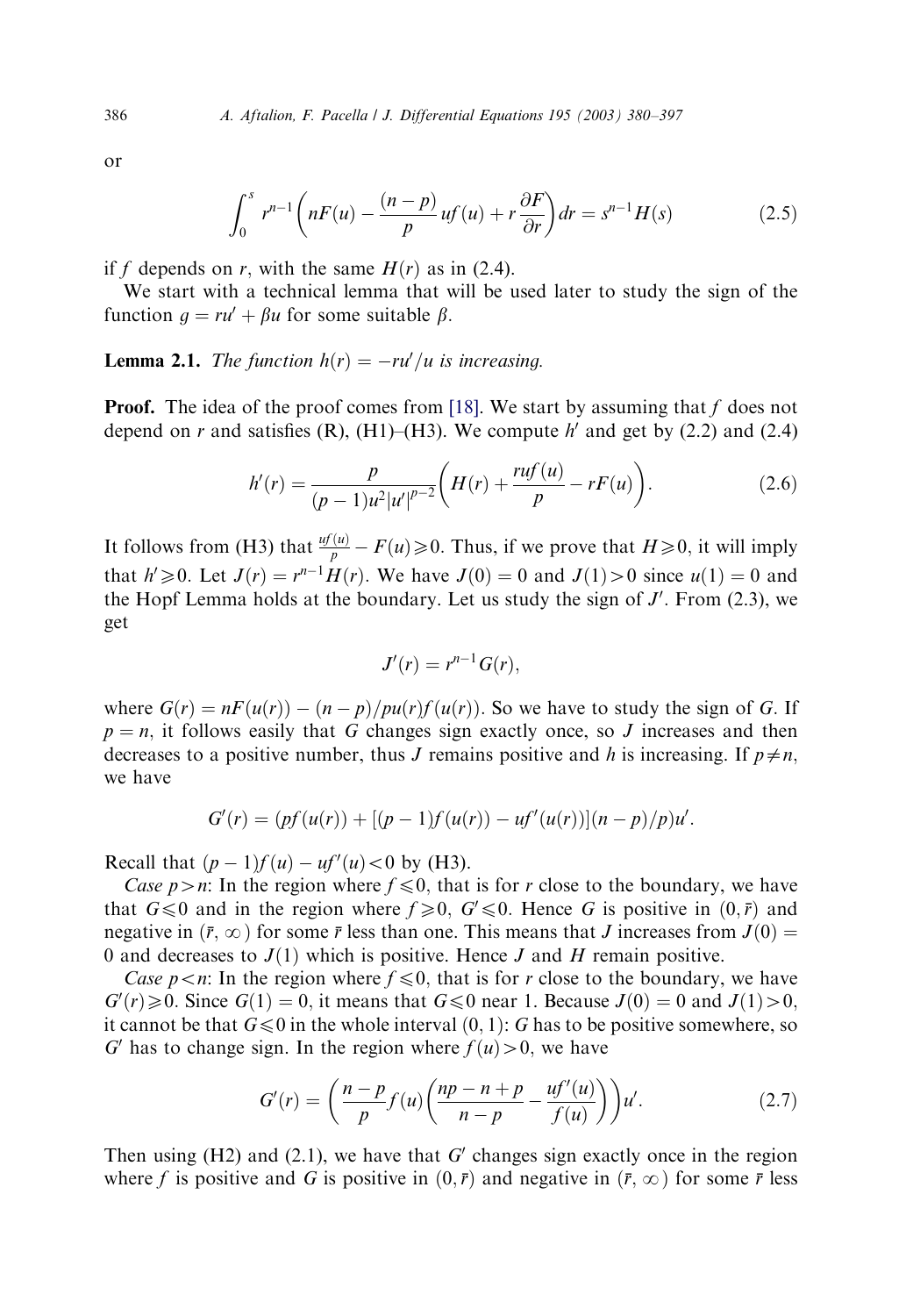than one. This means that J increases from  $J(0) = 0$  and decreases to  $J(1)$  which is positive. Hence  $J$  and  $H$  remain positive.

In the case f depends on r, and satisfies  $(H3')$ ,  $(H4)$ , and  $(H5)$ , we get from  $(2.5)$ that  $G(r) = nF(r, u) - (n - p)/puf(r, u) + rF<sub>r</sub>(r, u)$ . It follows directly from (H5) that either  $G \ge 0$  in the whole interval  $(0, 1)$  or  $G \ge 0$  near 0 and then  $\le 0$ . Hence, J remains positive and h is increasing.  $\Box$ 

**Remark 2.1.** If f satisfies  $(H4')-(H5')$  or  $(H4'')-(H5'')$ , then it satisfies (H5). Indeed, G is, respectively, equal to

$$
G(r) = u^p \left( u^{q+1-p} \left( \frac{n}{q+1} - \frac{n-p}{p} \right) - a - \frac{ra'}{p} \right),
$$

$$
G(r) = au^{q+1} \left( \frac{n}{q+1} - \frac{n-p}{p} + \frac{ra'}{(q+1)a} s \right).
$$

With our hypotheses, the term inside the parentheses is decreasing. But it cannot be negative for all r in  $(0, 1)$ , otherwise this would imply that J is decreasing and contradict  $J(0) = 0$  and  $J(1) \ge 0$ . This yields that f satisfies (H5). Moreover (H4) follows from straightforward computation using  $(H5')$  or  $(H5'')$ .

**Remark 2.2.** Note that our proof in the case  $p < n$  and f does not depend on r, implies that G' changes sign in the region where  $f > 0$ , so that from (2.7), we deduce that for u sufficiently large  $uf'(u)/f(u) < \frac{np-n+p}{n-p}$ . Conversely, this condition and  $\lim_{u\to\infty} uf'(u)/f(u) > p-1$  imply the existence of a solution of (1.1) using the Mountain Pass Lemma [\[2\]](#page-16-0). Recall that our hypotheses yield  $\lim_{u\to\infty} uf'(u)/f(u) \geq p-1.$ 

Remark 2.3. We conclude this section recalling a well-known condition for the Maximum Principle to hold for uniformly elliptic operators  $M$  in a domain  $D$ . Let  $M = a_{i,j}\partial_{i,j} + b_i\partial_i$  be a uniformly elliptic operator and c be such that the positive part of c is in  $L^n(D)$ . Assume that there is a function q in  $W^{2,n}\cap C(\bar{D})$  such that  $Mq +$  $c(x)g \le 0$  and  $g>0$  in D, but not identically zero on  $\partial D$ . Then the Maximum Principle holds for  $M + c$  in D.

#### 3. The case  $p = 2$

Now we restrict our attention to the case  $p = 2$ . Let u be a solution of (1.1) and denote by  $L$  the linearized operator at  $u$ , i.e.

$$
Lv = \Delta v + f_u(r, u)v. \tag{3.1}
$$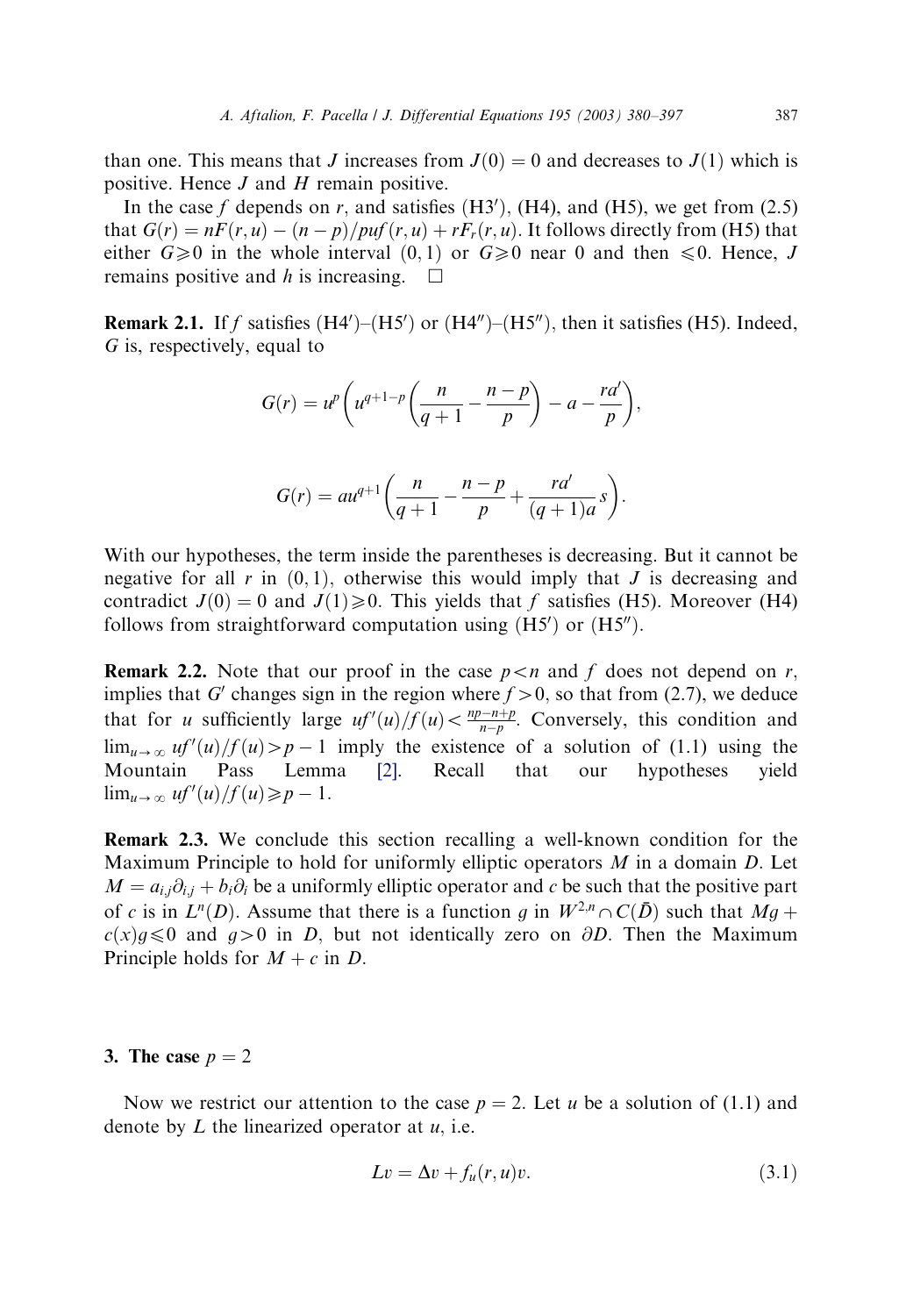**Lemma 3.1.** If u is a solution of (1.1),  $p = 2$ , and if  $\partial f / \partial r \le 0$ , then any solution of  $-Lv = \mu v$  with  $\mu \leq 0$  and  $v = 0$  on  $\partial B$  is radial.

**Proof.** We adapt the proof contained in [\[6\].](#page-16-0) We let  $D = B \cap \{x_1 > 0\}$  and we define  $w = v^+ - v$  in D where  $v^+(x_1, x') = v(-x_1, x')$ . Then  $-Lw = \mu w$  in D and  $w = 0$  on  $\partial D$ . By the result of [\[11\]](#page-16-0), we know that u is radial and  $\partial u/\partial x_1 < 0$  in D. Moreover

$$
L\left(\frac{\partial u}{\partial x_1}\right) = -u \frac{\partial f}{\partial x_1} \ge 0,
$$

and  $\partial u/\partial x_1 < 0$  on  $\overline{D} \cap \{x_1 > 0\}$  by the Hopf Lemma. Thus by Remark 2.3, the Maximum Principle holds for L in D which implies that  $w \equiv 0$ . This is true in any direction so that v is radial.  $\square$ 

**Proof of Theorems 1.1 and 1.5 in the case**  $p = 2$ . We will show that the second eigenvalue  $\mu_2$  of  $-L$  in B with zero Dirichlet boundary condition is positive. Arguing by contradiction, let us assume that  $\mu_2 \leq 0$  and denote by v the corresponding eigenfunction. Of course,  $v$  must change sign and has only two nodal regions.

By Lemma 3.1, we know that  $v$  is radial, hence its two nodal regions are a ball  $B_1 \subset B$  of radius  $r_1$  and an annulus  $B\backslash \overline{B}_1$ . In each of these two regions, the first eigenvalue of  $-L$  is  $\mu_2$ . We denote by  $u_1$  the value of u at  $r = r_1$ .

Step 1: Let  $L$  be the linearized operator defined in  $(3.1)$ . Then, there exists a radial function g such that  $q(1) < 0$  and either

$$
Lg \le 0
$$
,  $g > 0$  in  $B_1$  or  $Lg \ge 0$ ,  $g < 0$  in  $B \setminus \bar{B}_1$ . (3.2)

Let us prove this claim. We let  $q(r) = ru' + \beta u$  with  $\beta \ge 0$ . We have  $q(1) < 0$  since  $u'(1)$  < 0 by the Hopf Lemma, and the function g is negative for r near 1, positive near  $r = 0$  when  $\beta > 0$ . Thus, if  $\beta = 0$ ,  $q < 0$  in  $(0, 1)$  and if  $\beta > 0$ , by Lemma 2.1, q has a unique zero in the interval  $(0, 1)$ . Moreover,

$$
Lg = (uf_u(r, u) - f(r, u)) \left( \beta - \frac{2f(r, u) + rf_r(r, u)}{uf_u(r, u) - f(r, u)} \right).
$$
 (3.3)

Recall from (H3) or (H3') that  $uf_u(r, u) - f(r, u) > 0$ .

If (H4) holds, we let

$$
\beta = \frac{2f(r_1, u_1) + r_1 f_r(r_1, u_1)}{u_1 f_u(r_1, u_1) - f(r_1, u_1)},
$$
\n(3.4)

so that  $Lg = 0$  for  $r = r_1$ . It follows directly from (H4) that  $Lg \le 0$  in  $B_1$  and  $Lg \ge 0$  in  $B\setminus \bar{B}_1$ . Moreover, since g has a unique zero, it is either in  $B_1$  or in  $B\setminus \bar{B}_1$ , hence (3.2) is satisfied.

If,  $(H2)$  holds, that is f does not depend on r, we have to argue according to the position of  $u_1$  with respect to  $\theta$ , the value where f changes sign (see (H1)). If  $u_1 > \theta$ ,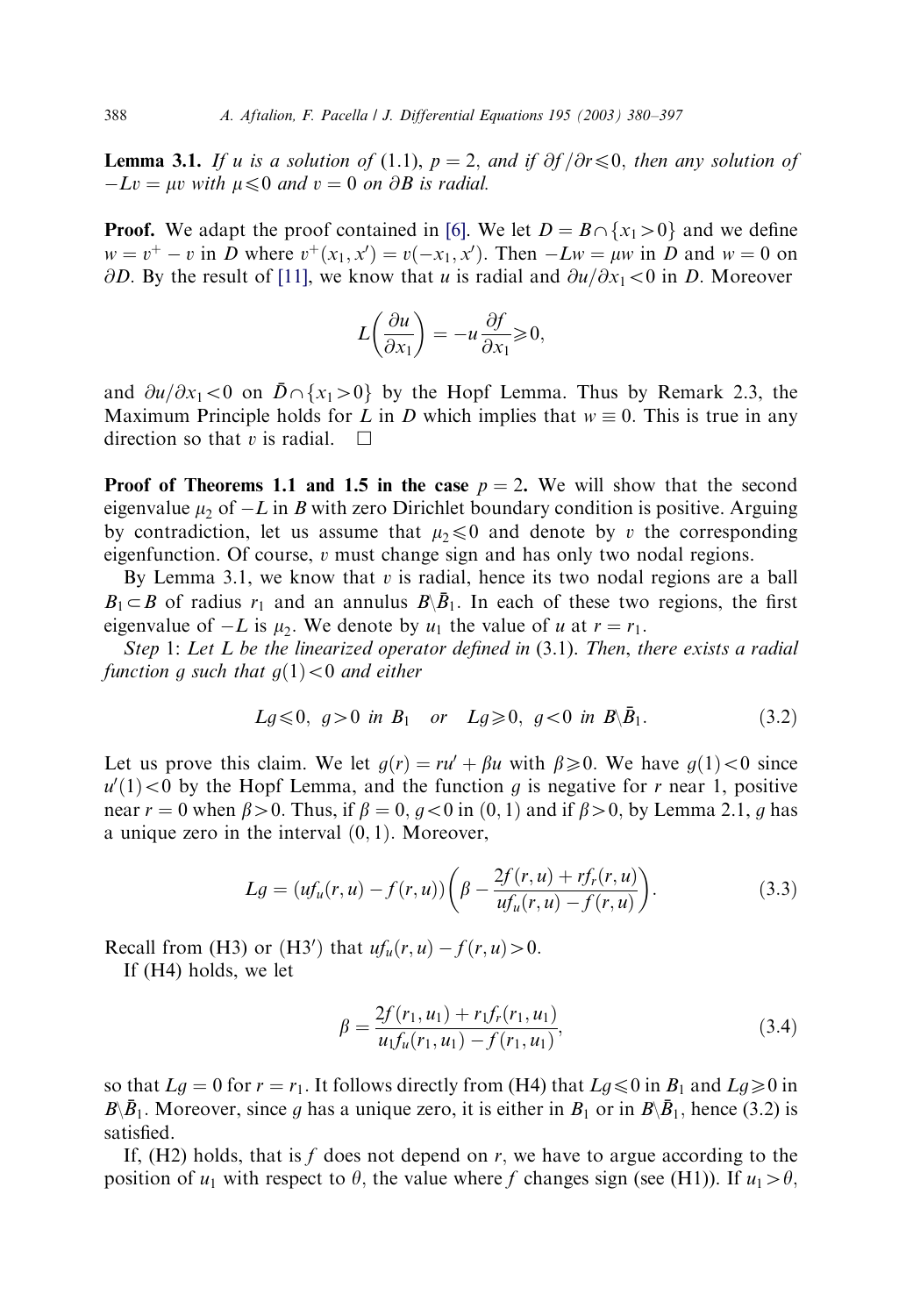we let  $\beta$  as in (3.4) so that  $Lg = 0$  for  $r = r_1$ . We use (H2) and the monotonicity of u to deduce as before that  $Lg \leq 0$  in  $B_1$  and  $Lg \geq 0$  in  $B\setminus \overline{B}_1$ . Since g has a unique zero, (3.2) holds.

If  $u_1 \leq \theta$ , then  $f(u) < 0$  for  $u \leq u_1$ . We choose  $\beta = 0$  so that  $L_g \geq 0$  for  $u < u_1$  that is in  $B\setminus \overline{B}_1$ , while  $g<0$  in  $\overline{B}\setminus\{0\}$  because u is radially decreasing, hence the property of (3.2) is satisfied in  $B\backslash \bar{B}_1$ .

Step 2: It follows from Step 1 and Remark 2.3 that the Maximum Principle holds either in  $B_1$  or  $B\backslash \bar{B}_1$ . This is equivalent to say that in one of the two regions, the first eigenvalue of  $-L$  with zero Dirichlet condition is positive against the assumption that  $\mu_2 \leq 0$ .

Having proved that  $\mu_2 > 0$ , if  $\mu = 0$  is an eigenvalue for L in B, the only possibility is that it is the first eigenvalue. Thus the corresponding eigenfunction should not change sign and this is not possible. Indeed  $v$  would satisfy

$$
\Delta v + f_u(r, u)v = 0. \tag{3.5}
$$

Multiplying (3.5) by u and (1.1) by v, we get

$$
\int_B (u f_u(r, u) - f(r, u)) uv = 0.
$$

This implies that v changes sign in B and completes the proof.  $\Box$ 

**Proof of Theorem 1.2.** Uniqueness follows from nondegeneracy, analyzing the bifurcation diagram. We are going to take the radius of the ball  $B_R$  as a bifurcation parameter. Note that by rescaling the solution to the unit ball, this is the same as adding a parameter  $\lambda = R^2$  in front of the nonlinearity in (1.1) so that it becomes  $\lambda f(u)$  and the solution is  $u_{\lambda}$ . We study the bifurcation diagram of  $u_{\lambda}(0)$  versus  $\lambda$ . By classical bifurcation results ( $[5]$  or  $[22]$ ), we know that there is a branch of solutions bifurcating from  $\lambda = \lambda_*$ , where  $\lambda_* = \lambda_1/f'(\infty)$ , for which  $u_\lambda(0)$  goes to  $\infty$ . Note that because of our hypotheses,  $uf'(u)/f(u)$  has a limit at infinity. If this limit is bigger than 1, then  $\lambda_* = 0$ .

Then using the uniqueness theorem for initial value problem for ODEs and the nondegeneracy result of Theorem 1.1, we can say that the branch continues for all values of  $\lambda \in (\lambda_*, \infty)$ . The nondegeneracy result excludes secondary bifurcations or turning points, hence the branch is monotone decreasing. Since this branch is unbounded, if there was another branch, the uniqueness theorem for initial value problem for ODEs would provide that this other branch is such that  $u_i(0)$  is bounded. But then, on such a branch,  $u(0)$  bounded and  $\lambda$  bounded from below would imply the existence of a turning point which is impossible since we have the nondegeneracy result. Hence all solutions of our problem are on the branch we have constructed and this provides uniqueness.  $\Box$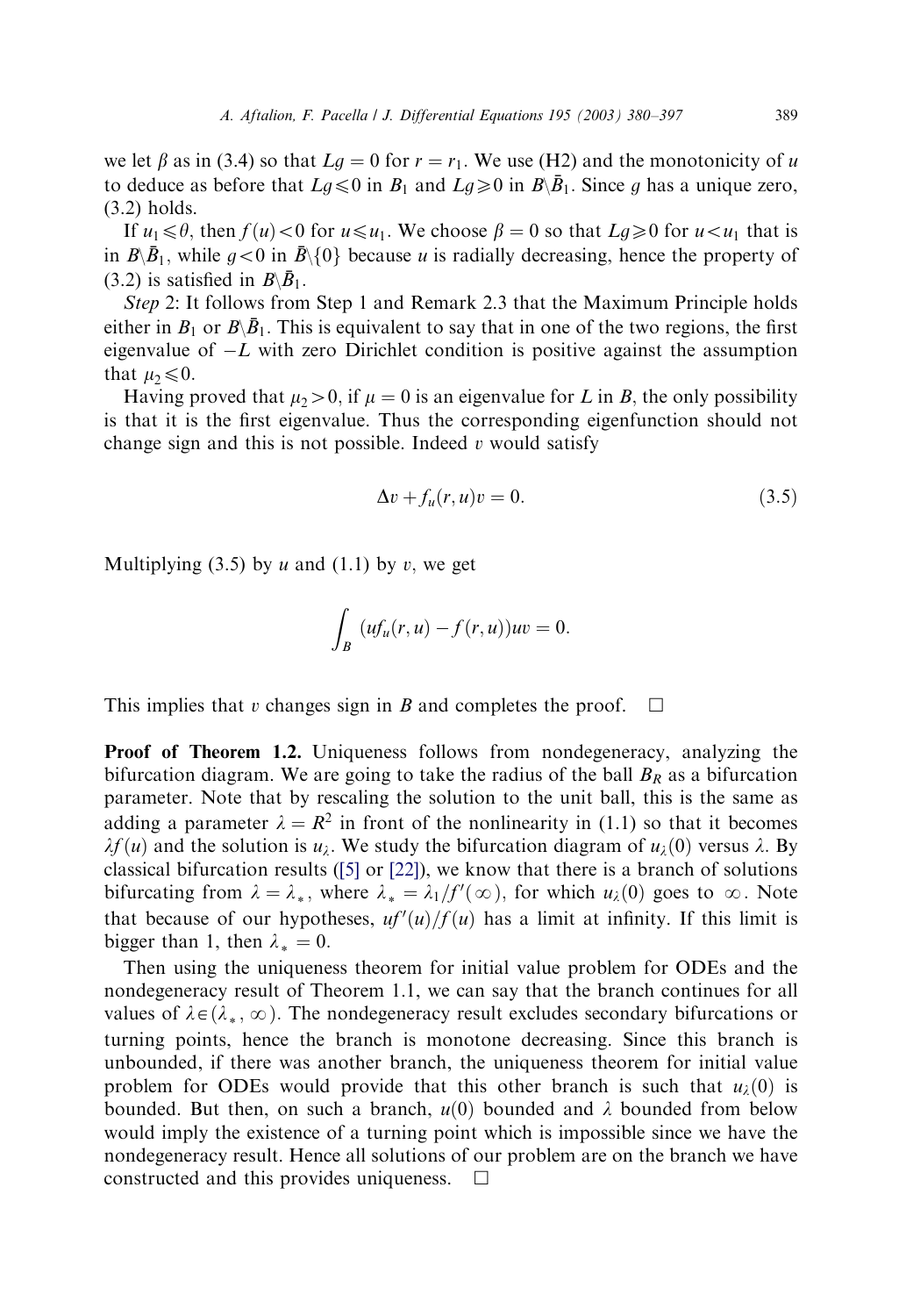**Proof of Theorem 1.6 in the case**  $p = 2$ . Let us introduce a parameter  $\lambda$  in the nonlinearity  $f: f_{\lambda}(r, u) = u^q - \lambda a(r)u$ . We claim that

 $\exists \lambda_0$  such that there is only one solution for  $\lambda \in (0, \lambda_0)$ . (3.6)

To prove the claim, let us first observe that near  $\lambda = 0$ , the solutions are uniformly bounded. Indeed, if  $u_n$  is a solution with  $\lambda = \lambda_n$  and  $\lambda_n$  tends to 0, we are going to prove that  $M_n = \sup u_n$  is bounded. We rescale the function  $u_n$  to

$$
\tilde{u}_n(r) = \frac{1}{M_n} u_n\left(\frac{r}{M_n^{(q-1)/2}}\right).
$$

Then, if  $M_n$  goes to infinity,  $\tilde{u}_n$  converges to a positive solution of  $\Delta u + u^q = 0$  in  $\mathbb{R}^n$ . This is impossible by the result of Gidas and Spruck [\[12\]](#page-16-0) since  $q < (n + 2)/(n - 2)$ . So the sequence  $M_n$  remains bounded. Next, we deduce that  $u_n$  tends to the unique solution  $u_0$  of  $\Delta u + u^q = 0$  in the ball with zero boundary data. Since this solution is nondegenerate, it implies that there is a unique branch of solutions near  $(0, u_0)$ . Otherwise let  $u_n$  and  $v_n$  be two solutions: the function

$$
w_n=(u_n-v_n)/||u_n-v_n||_{\infty}
$$

converges uniformly to a nontrivial solution of the linearized problem  $\Delta w$  +  $qu_0^{q-1}w = 0$  in B,  $w = 0$  on  $\partial B$ . This is impossible since the solution  $u_0$  is nondegenerate [\[6,25\]](#page-16-0). Hence the claim is proved.

Then let us define  $(0, \bar{\lambda})$  to be the maximal interval for which uniqueness holds. We claim that  $\bar{\lambda}$  is infinite. In fact, if  $\bar{\lambda}$  is finite, one can prove that solutions stay uniformly bounded as in the case  $\lambda = 0$  using the blow-up. Then by the nondegeneracy result, we have that there is only one solution for  $\lambda = \overline{\lambda}$ , otherwise using the implicit function theorem at each solution, we would derive nonuniqueness for  $\lambda < \overline{\lambda}$ . Next, if there exists a sequence  $\lambda_n$  tending to  $\overline{\lambda}$ ,  $\lambda_n > \overline{\lambda}$ , for which the problem has two solutions  $u_n$  and  $v_n$ , we define  $w_n = (u_n - v_n)/||u_n - v_n||_{\infty}$ . The two solutions  $u_n$  and  $v_n$  converge to the unique solution  $\bar{u}$  at  $\lambda = \bar{\lambda}$ . Then  $w_n$  converges to a nontrivial solution of the linearized problem at  $u = \bar{u}$ . This is impossible since  $\bar{u}$  is nondegenerate by Theorem 1.1. Thus if  $\overline{\lambda}$  is finite, we have reached a contradiction so that  $\overline{\lambda}$  is in finite and uniqueness holds for every  $\lambda$  in  $(0,\infty)$ , in particular for  $\lambda = 1. \quad \Box$ 

# 4. Case  $p\neq 2$

We will be concerned with radial solutions, which are the only solutions if  $p < 2$  by Damascelli and Pacella [\[7,8\]](#page-16-0). We consider the p-Laplace operator in the space  $X =$  $\mathscr{C}_{p/(p-1),0}^2$  defined in the introduction. With the following norm, this space is a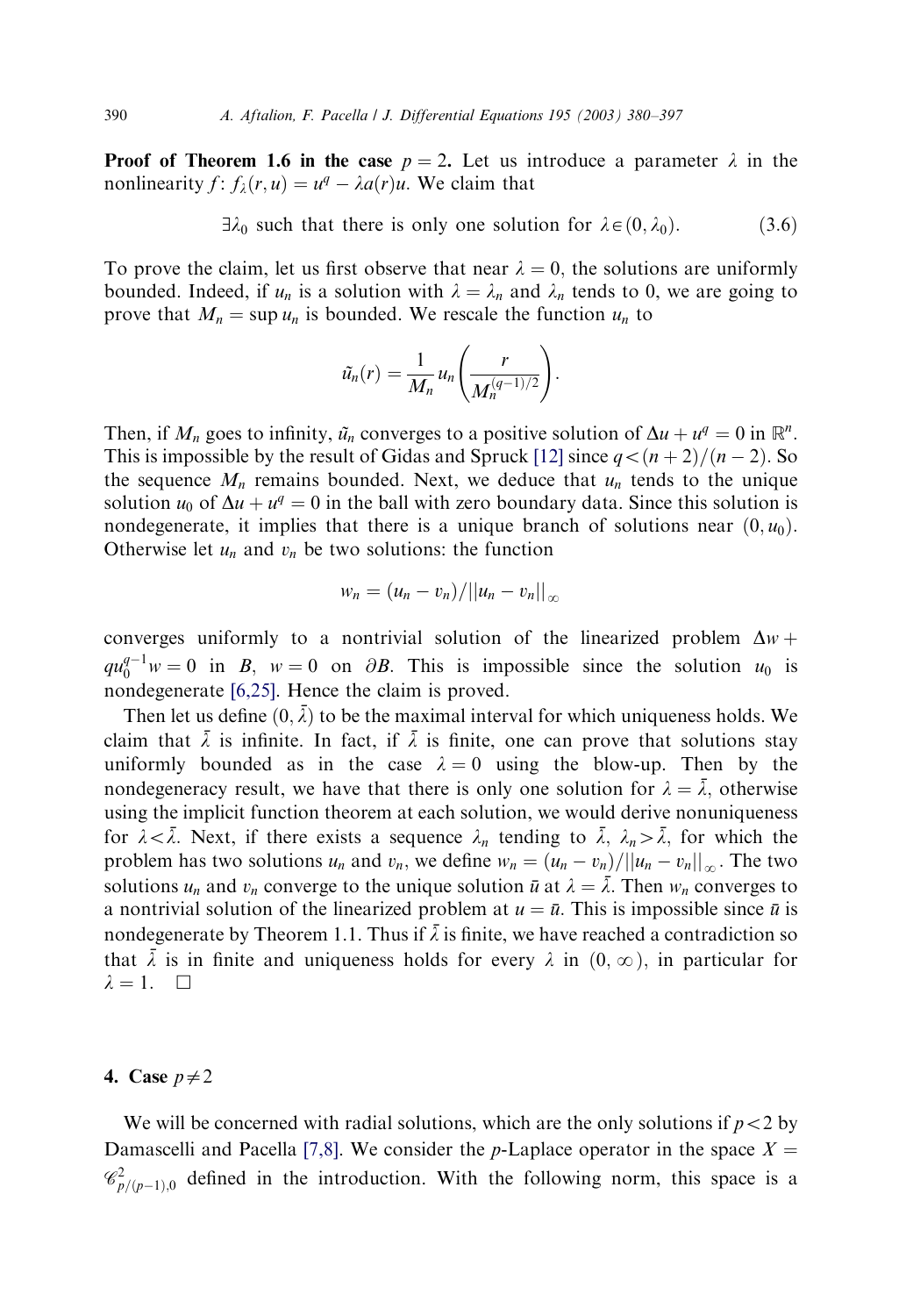Banach space (see [\[19\]](#page-16-0)).

$$
||v||_X = ||v||_{C^2(\bar{B}\setminus B_{1/2})} + \sum_{j=0}^2 \sup_{0 < s < 1/2} s^{j-\frac{p}{p-1}} |v^{(j)}(s)|.
$$

# 4.1. Regularity

As we recalled at the beginning of Section 2, a solution  $u$  of (1.2) belongs to  $C^2(0,1] \cap C^1[0,1]$  and  $u' < 0$  in  $(0,1)$ . One can derive a precise behaviour of u' near the origin using the L'Hopital rule (see [\[23\]\)](#page-17-0): indeed, it follows from Eq. (1.2) that  $(|u'|^{p-1}r^{n-1})'/(r^n)'$  tends to a finite limit as r tends to zero, hence  $(|u'|^{p-1}r^{-1})$  tends to the same limit, i.e.

$$
u'(r)r^{\frac{-1}{p-1}} \to -\left(\frac{f(0, u(0))}{n}\right)^{\frac{1}{p-1}} \text{ as } r \to 0. \tag{4.1}
$$

In other words,  $u'(r)r^{\frac{-1}{p-1}}$  is in  $L^{\infty}$ . Moreover, we derive from Eq. (2.2)

$$
u''(r)r^{p-1} \to -\frac{1}{p-1} \left( \frac{f(0, u(0))}{n} \right)^{\frac{1}{p-1}} \text{ as } r \to 0. \tag{4.2}
$$

This implies that  $u \in X$ .

The linearized operator at a solution u of  $(1.2)$  along functions v in X is

$$
Lv = (p-1)r^{1-n}(r^{n-1}|u'|^{p-2}v')' + f_u(r,u)v \quad v \in X.
$$
 (4.3)

Let v be a radial solution of  $-Lv = \mu v$  with  $\mu \leq 0$ , v in X. Note that as soon as v is in  $X$ , then v is continuous up to 0. We can be more precise about the behaviour of v at zero. Indeed, if  $v \in X$ ,  $|u'|^{p-2}r^{n-1}v'$  tends to 0 when r tends to 0, hence one can apply the L'Hopital rule to  $(4.3)$  in a similar way as for u and it yields that v' has the same behaviour as  $u'$ , namely

$$
v'(r)r^{\frac{-1}{p-1}} \to -v(0)\left(\frac{\mu + f_u(0, u(0))}{n(p-1)}\right)\left(\frac{f(0, u(0))}{n}\right)^{\frac{2-p}{p-1}} \text{ as } r \to 0. \tag{4.4}
$$

Similarly as for  $u$ , one can derive the behaviour of  $v''$  from the equation so that  $v''(r)r^{p-1}$  has a limit when r tends to 0.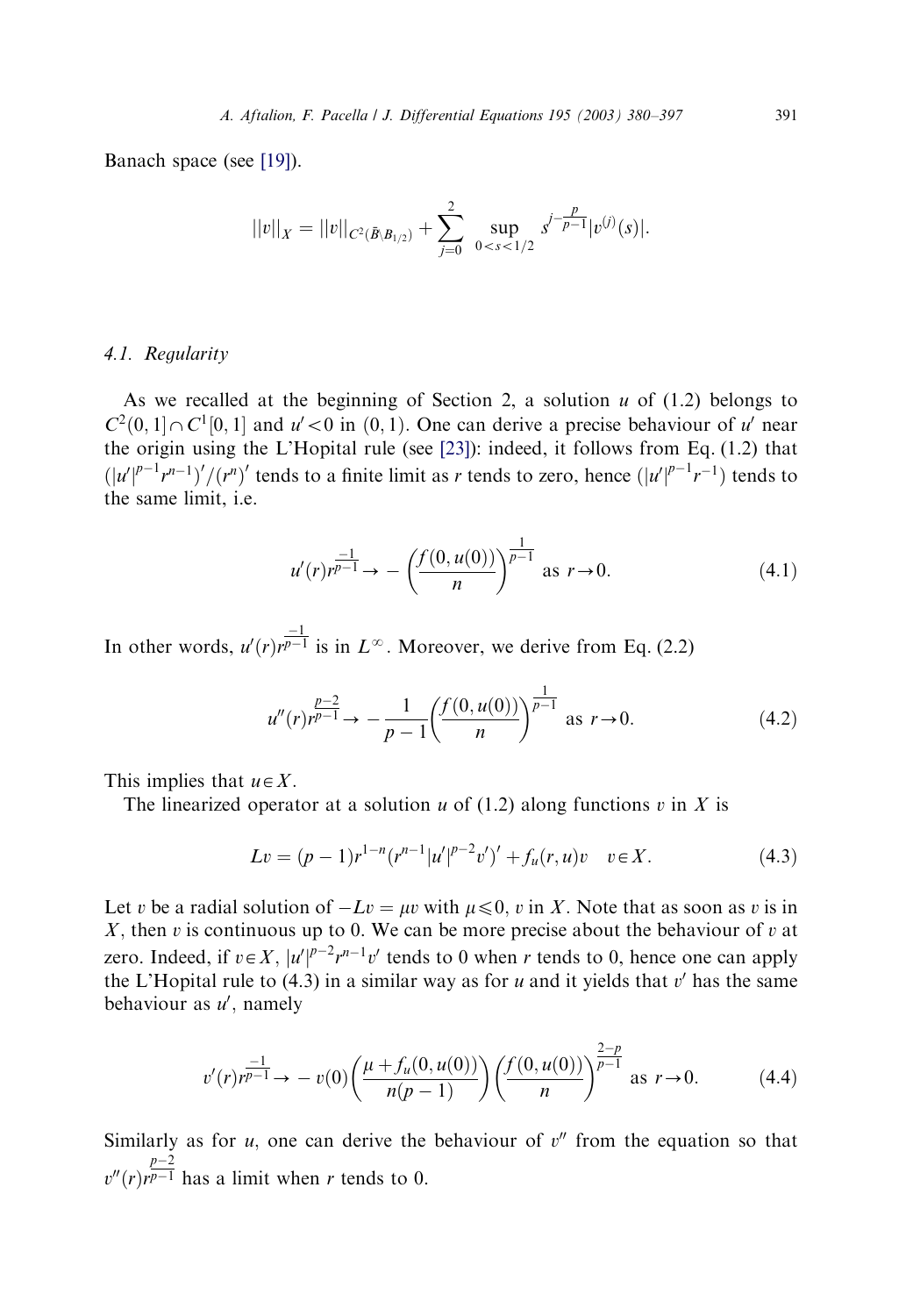# 4.2. Proof of Theorems 1.3 and 1.5: nondegeneracy

We let  $v$  be a solution in  $X$  of the linearized problem

$$
-Lv = \mu v \text{ in } (0,1), \quad v(1) = 0, \quad \text{with } \mu \leq 0,
$$
 (4.5)

such that v changes sign. Recall that if  $\mu = 0$ , any solution of  $Lv = 0$  has to change sign because of  $(H3)$  or  $(H3')$  and the fact that

$$
\int_0^1 (uf_u(r, u) - (p-1)f(r, u))uv^{n-1} dr = 0.
$$

As in the case  $p = 2$ , we choose  $B_1$  to be a ball of radius  $r_1$  such that  $v(r_1) = 0$ . We call  $u_1 = u(r_1)$ . We are going to construct a function g in a similar way as in the proof of Theorem 1.1.

Step 1: Let  $L$  be the linearized operator defined in  $(4.5)$  Then, there exists a radial function g such that  $g(1) < 0$  and either

$$
Lg \le 0
$$
,  $g > 0$  in  $B_1$  or  $Lg \ge 0$ ,  $g < 0$  in  $B \setminus \bar{B}_1$ . (4.6)

Let us prove this claim. We let  $g = ru' + \beta u$  with  $\beta \ge 0$ . We have  $g(1) < 0$  since  $u'(1)$  < 0 by the Hopf Lemma which holds by (R) or  $(R')$ , and the function g is negative for r near 1, positive near  $r = 0$  when  $\beta > 0$ . Thus, if  $\beta = 0$ ,  $q < 0$  in  $(0, 1)$  and if  $\beta > 0$ , by Lemma 2.1, q has a unique zero in the interval  $(0, 1)$ . Hence either  $q < 0$  in  $(r_1, 1)$  or  $q>0$  in  $(0, r_1)$ . Moreover,

$$
Lg = (uf_u(r, u) - (p - 1)f(r, u))\left(\beta - \frac{2f(r, u) + rf_r(r, u)}{uf_u(r, u) - (p - 1)f(r, u)}\right).
$$
 (4.7)

Recall from (H3) or (H3') that  $uf_u(r, u) - (p-1)f(r, u) > 0$ .

If (H4) holds, we let

$$
\beta = \frac{2f(r_1, u_1) + r_1 f_r(r_1, u_1)}{u_1 f_u(r_1, u_1) - f(r_1, u_1)},
$$
\n(4.8)

so that  $Lq = 0$  for  $r = r_1$ . It follows directly from (H4) that (4.6) is satisfied.

If (H2) holds, that is  $f$  does not depend on  $r$ , we have to argue according to the position of  $u_1$  with respect to  $\theta$  as in the case  $p = 2$ . If  $u_1 > \theta$ , we let  $\beta$  as in (4.8) so that  $Lg = 0$  for  $r = r_1$ . We use (H2) and the monotonicity of u to deduce as before that  $Lg \le 0$  in  $B_1$  and  $Lg \ge 0$  in  $B\setminus \overline{B_1}$ . Since g has a unique zero, (4.6) holds.

If  $u_1 \le \theta$ , we choose  $\beta = 0$  so that  $Lg > 0$  for  $u < u_1$  that is in  $(r_1, 1)$ .

Step 2: The function g will provide a weak Maximum Principle either in  $(0,r_1)$  or in  $(r_1, 1).$ 

If  $Lg \geq 0$  and  $g < 0$  in  $(r_1, 1)$ , since the operator L is uniformly elliptic there and  $g(1)$ <0, it follows from Remark 2.3 that the Maximum Principle holds for L in  $(r_1, 1)$  and  $v \equiv 0$ . Note that since the positive part of  $f_u(r, u)$  is bounded for u small by  $(R)$  or  $(R')$ , it satisfies the hypotheses of Remark 2.3.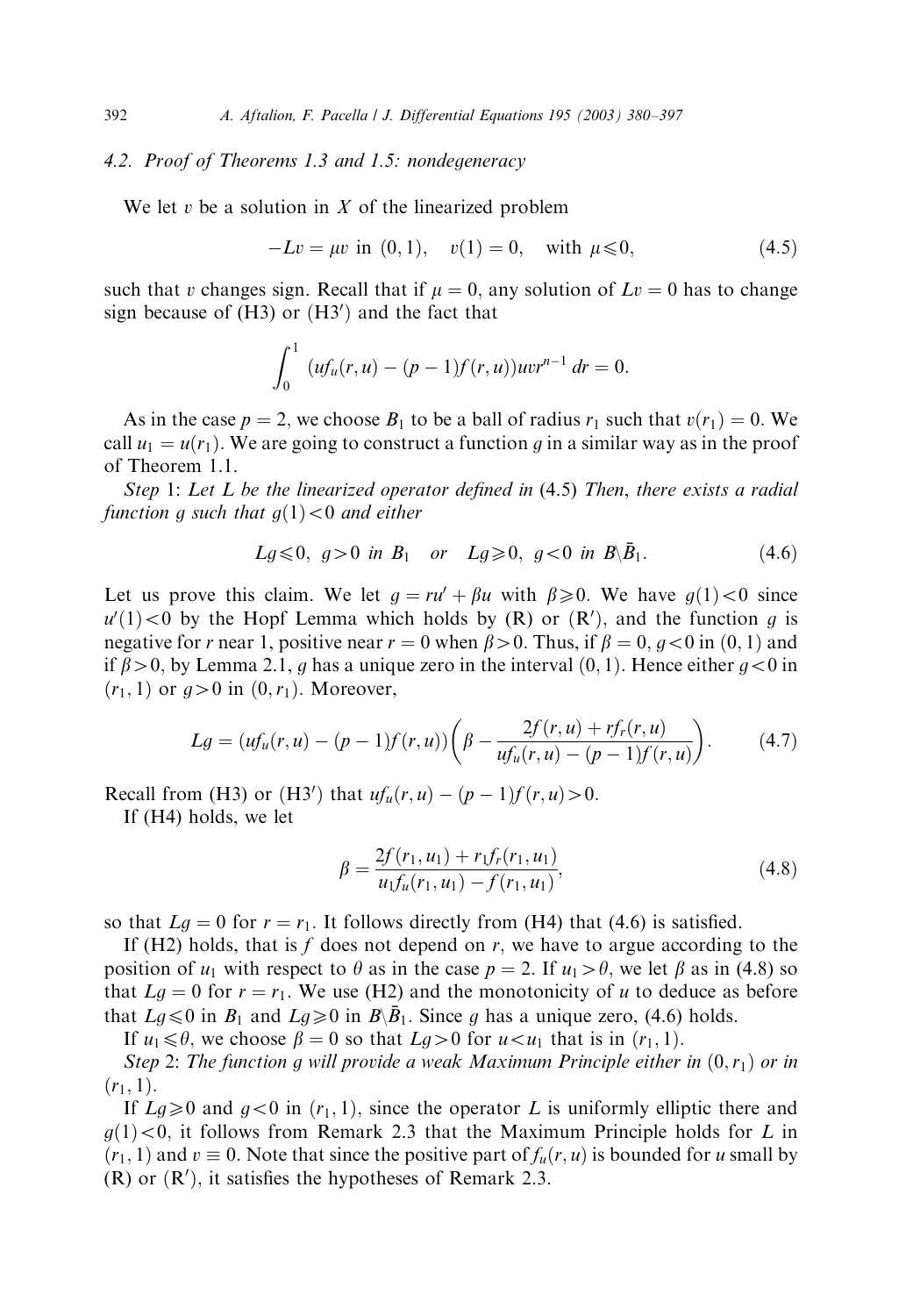If  $Lg \le 0$  and  $g>0$  in  $[0, r_1]$ , we define w such that  $v = wg$ . Without loss of generality, we can assume that w is positive somewhere (otherwise we consider  $-w$ ). Then w cannot achieve a positive maximum awayfrom the origin since the operator is uniformlyelliptic in anycompact set not containing the origin. Let us assume that w reaches a positive maximum at zero, then is straightforward to see that w has the same behaviour as v near the origin, that is  $w'(r) \sim -c r^{1/(p-1)}$  and  $w''(r) \sim -\frac{c}{p-1}$ 1) $r^{(2-p)/(p-1)}$  for some  $c>0$ . Moreover, w satisfies

$$
(p-1)|u'|^{p-2}\left(w'' + \frac{n-1}{r}w'\right) + (p-1)(|u'|^{p-2})'w'
$$
  
+ 2(p-1)|u'|^{p-2}\frac{g'}{g}w' = -w\frac{Lg}{g} - \mu w. (4.9)

Recall that  $Lg/g$  is negative at zero, hence the right hand side has a positive limit when r tends to 0. This provides a contradiction with  $(4.9)$  since the left hand side is going to  $-\alpha$  near the origin with  $\alpha > 0$ . This completes the proof that any solution of  $(4.5)$  which changes sign is identically zero.  $\Box$ 

Remark 4.1. It follows from our proof that an analogous of Remark 2.3 holds for the linearized operator  $L$ , even if this operator is not uniformly elliptic: that is if there exists a radial function g such that  $g>0$  in  $\overline{D}$  and  $Lg\leq0$  in D, then the weak Maximum Principle holds for L in D. This is a new result that may be used in other settings.

## 4.3. Proof of Theorems 1.4 and 1.6

We have proved in Theorem 1.3 that the linearized operator  $L$  is injective as a map from X to  $\mathscr{E}_0^0$ . So we have to prove surjectivity in order to get that it is an isomorphism. This would allow to apply the implicit function theorem in  $X$  to get local uniqueness. We need a preliminary lemma.

**Lemma 4.1.** There exists a solution  $\phi$  in  $C_{p/(p-1)}^2$  of the equation  $L\phi = 0$  in  $(0, 1)$ , such that  $\phi(0) = 1$  and  $\phi(1) \neq 0$ .

**Proof.** We want to solve

$$
\phi'(r) = -\frac{1}{r^{n-1}|u'|^{p-2}} \int_0^r t^{n-1} f_u(t, u(t)) \phi(t) dt
$$
\n(4.10)

with the initial condition  $\phi(0) = 1$ . The existence of such a solution for r small follows from a fixed point argument as in the proof of Picard's theorem for the existence of a solution of initial value problems in ODEs. The solution exists up to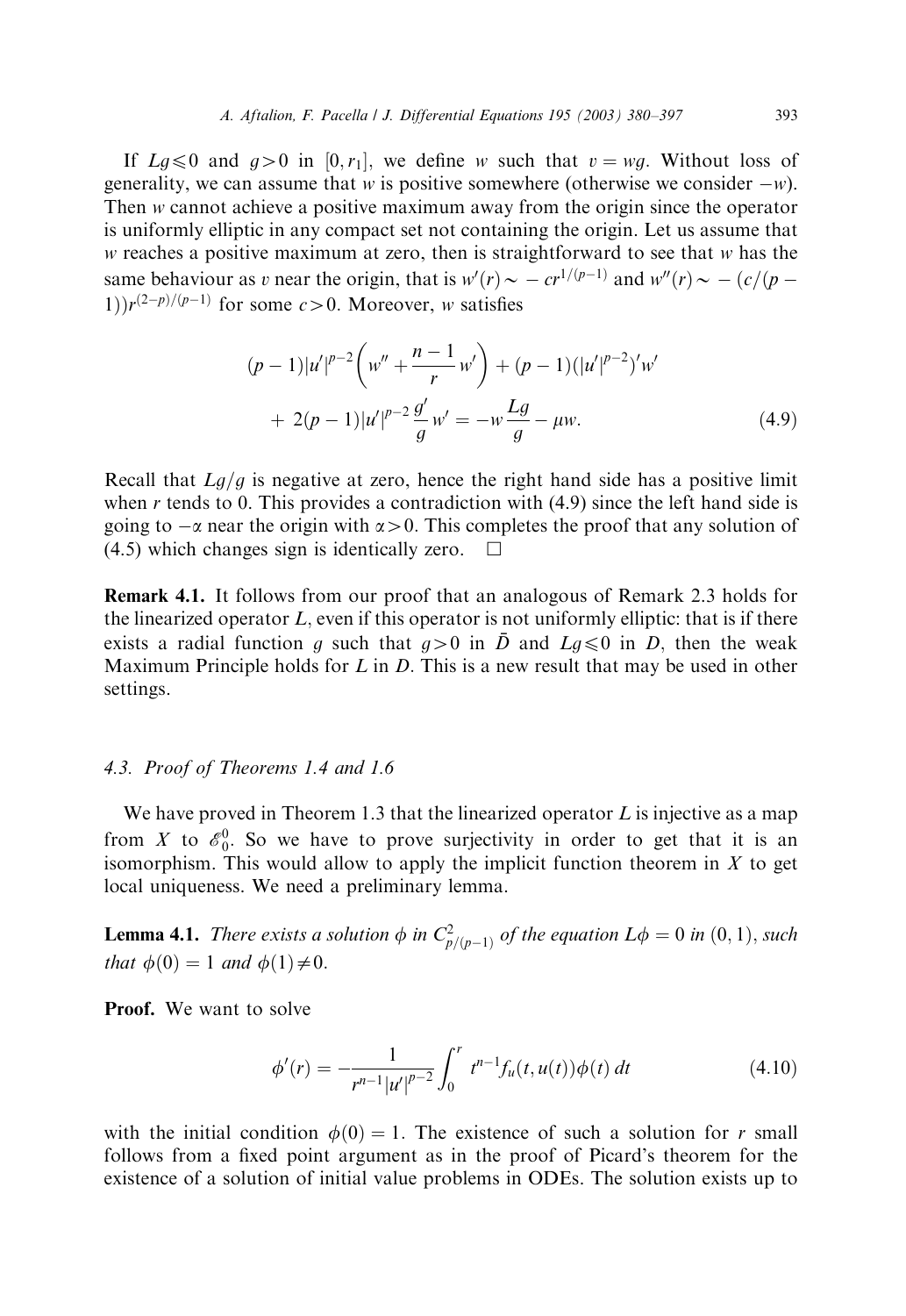$r = 1$  since  $\int_0^1 f_u(t, u(t)) dt$  is finite by (R) or (R'). Indeed (R) or (R') imply that the positive part of  $f_u$  is bounded and  $-f_u \leq c_1(p-1)u^{p-2}$ .

Next let us check that  $\phi$  is in  $C_{p/(p-1)}^2$ . We have already seen that  $\phi$  is bounded, hence it follows from (4.10) that  $\phi'$  has the appropriate behaviour near 0. Then we can use Eq. (4.3) to deduce that  $\phi''$  also has the appropriate behaviour.

Notice that  $\phi(1)$  is not zero, otherwise  $\phi$  would provide a non zero solution to  $(4.5)$  in X and it would contradict Theorem 1.3 or 1.5.

**Proposition 4.1.** *L* is surjective from *X* into  $\mathscr{E}_0^0$ .

**Proof.** For  $g \in \mathcal{E}_0^0$ , we want to solve  $Lv = g$ . First we are going to solve it without boundary condition at  $r = 1$ . We can use a variation constant formula starting from the solution  $\phi$  constructed in Lemma 4.1 and looking for a special solution  $v =$  $c(r)\phi$ . But one can also solve directly the equation

$$
v'(r) = \frac{1}{r^{n-1} |u'|^{p-2}} \int_0^r t^{n-1} (-f_u(t, u(t))v(t) + g(t)) dt,
$$
\n(4.11)

with  $v(0) = 1$ . The existence follows from a fixed point argument as before, and v' and v<sup>n</sup> behave like  $r^{1/(p-1)}$  and  $r^{(2-p)/(p-1)}$  near the origin, so that v is indeed in  $\mathscr{C}_{p/(p-1)}^2$ . If  $v(1)$  is zero, then v provides a solution for our problem. Otherwise, we look for  $w = v + \alpha \phi$ , where  $\phi$  is constructed in Lemma 4.1 and  $\alpha$  is suitably chosen to satisfy  $w(1) = 0$ . This can be done since we have checked that  $\phi(1)$  is not zero.  $\Box$ 

**Proof of Theorem 1.4.** We consider problem (1.1) with a nonlinearity  $\lambda f(u)$  instead of  $f(u)$ , where  $\lambda$  is a free parameter:

$$
\begin{cases}\n\left((p-1)u'' + \frac{n-1}{r}u'\right)|u'|^{p-2} + \lambda f(r, u) = 0, \\
u > 0, \text{ in } (0, 1), u'(0) = u(1) = 0.\n\end{cases}
$$
\n(4.12)

We want to describe the bifurcation diagram of solutions, that is  $d = u(0)$  vs  $\lambda$ . The fact that our linearized operator is an isomorphism allows to use the implicit function theorem and deduce that around any solution  $(\lambda, u_\lambda)$ , there is a unique branch of solutions. Note that rescaling Eq. (4.12) on the ball of radius  $\lambda^{1/p}$ , problem 4.12 becomes like (2.2), but in a ball of radius  $\lambda^{1/p}$ . The uniqueness theorem for initial value problems for ODEs (see [\[10\]](#page-16-0)) yields that for any  $u(0)$ , there is at most one  $\lambda$  for which there is a solution of (4.12).

Assume that for some  $\lambda_0$ , there exists a solution  $u_{\lambda_0}$ . Then using the implicit function theorem, there exists a unique branch of solutions around  $(\lambda_0, u_{\lambda_0})$ . Let us continue this branch in terms of  $\lambda$ . We can define  $\lambda$  to be the infimum of the  $\lambda$ 's on this branch and  $\overline{\lambda}$  the supremum this branch and  $\bar{\lambda}$  the supremum.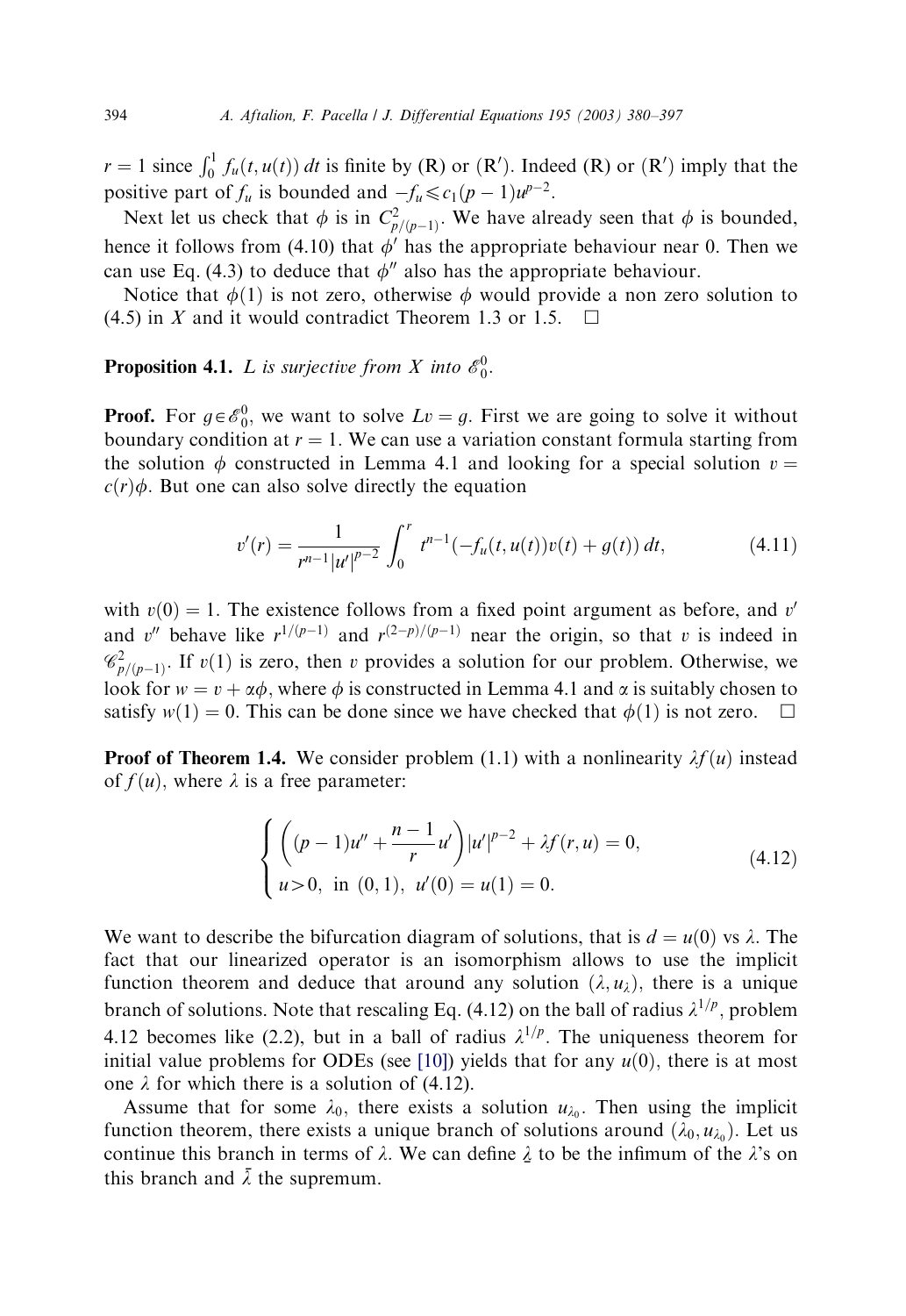First, we claim that as  $\lambda$  tends to  $\lambda$ ,  $u_{\lambda}(0)$  has to go to infinity. Otherwise, if it stays unded then we can find a solution for  $\lambda = \lambda$ ; this is impossible if  $\lambda = 0$  because the bounded, then we can find a solution for  $\lambda = \lambda$ : this is impossible if  $\lambda = 0$  because the only solution for  $\lambda = 0$  is zero and  $u_2(0) > \theta$  by (H1) and if  $\lambda > 0$  using the implicit only solution for  $\lambda = 0$  is zero and  $u_{\lambda}(0) > \theta$  by (H1) and if  $\lambda > 0$ , using the implicit function theorem, we can find a solution for smaller  $\lambda$ function theorem, we can find a solution for smaller  $\lambda$ .

Next, we have  $\bar{\lambda} = \infty$ . Indeed, if  $\bar{\lambda}$  is finite, it implies that the norm of u tends to infinity (otherwise we could continue the branch for bigger  $\lambda$  by the implicit function theorem), but this contradicts the uniqueness theorem for initial value problem for ODEs. Thus, we constructed a decreasing branch  $\Gamma$  which exists from  $\lambda$  to  $\infty$ .<br>Finally we claim that there is no other branch of solutions. If such branch as

Finally, we claim that there is no other branch of solutions. If such branch exists, then it would have the same properties as  $\Gamma$  and in particular  $u_{\lambda}(0)$  would tend to  $\infty$ , which contradicts the uniqueness theorem for initial value problem.

Notice that if we assume additionnally that  $uf'/f$  tends to a limit bigger than  $p - 1$ at infinity, then the Mountain Pass Lemma implies existence for every  $\lambda$ . Hence all solutions of our problem are on the same branch which is decreasing. This provides uniqueness.  $\square$ 

**Proof of Theorem 1.6.** We argue similarly to the case  $p = 2$ , that is we let  $f_i(r, u) =$  $u^q - \lambda a(r)u$ . For bounded  $\lambda$ , we claim that the solutions are uniformly bounded. Indeed, if  $u_n$  is a solution with  $\lambda = \lambda_n$  which tends to 0, let  $M_n = \sup u_n = u_n(0)$ . We rescale the function  $u_n$  to

$$
\tilde{u}_n(r) = \frac{1}{M_n} u_n\left(\frac{r}{M_n^{(q-p+1)/2}}\right)
$$

:

Then, if  $M_n$  tends to infinity,  $\tilde{u}_n$  converges to a positive radial solution of  $\Delta_p u + u^q =$ 0 in  $\mathbb{R}^n$ . This is impossible by the Liouville result of Serrin and Zou [\[24\].](#page-17-0) Next let  $u_n$ and  $v_n$  be two solutions for  $\lambda = \lambda_n$ . When  $\lambda_n$  tends to 0, then  $u_n$  and  $v_n$  converge to the unique positive solution  $u_0$  of  $\Delta_p u + u^q = 0$  in B with zero Dirichlet data. We have seen in Theorem 1.5 that this solution is nondegenerate in X. The function  $w_n =$  $(u_n - v_n)/||u_n - v_n||_{\infty}$  converges to a nontrivial solution of the linearized problem at  $u_0, Lw = 0$  in B,  $w = 0$  on  $\partial B$ . Indeed, one can see taking the difference of the two equations for  $u_n$  and  $v_n$  that

$$
(r^{n-1}|u'_n|^{p-2}w'_n+(p-2)r^{n-1}v'_n z_n^{p-3}w'_n)' + r^{n-1}\lambda_nf_u(r,q_n)w_n = 0,
$$

where  $q_n$  is in the interval  $(u_n, v_n)$  and  $z_n$  in the interval  $(|u'_n|, |v'_n|)$ . Passing to the limit contradicts the nondegeneracy of  $u_0$ . The rest of the proof follows as in the case  $p = 2.$ 

So we get the uniqueness of a radial solution. By the symmetry result of  $[7,8]$ , all positive solutions of (1.1) are radial if  $1 < p < 2$ , hence (1.1) has at most one positive solution. Note that in [\[7,8\]](#page-16-0) only the case where f does not depend on r is considered, but the same proof applies if  $f(r, \cdot)$  is nonincreasing in r.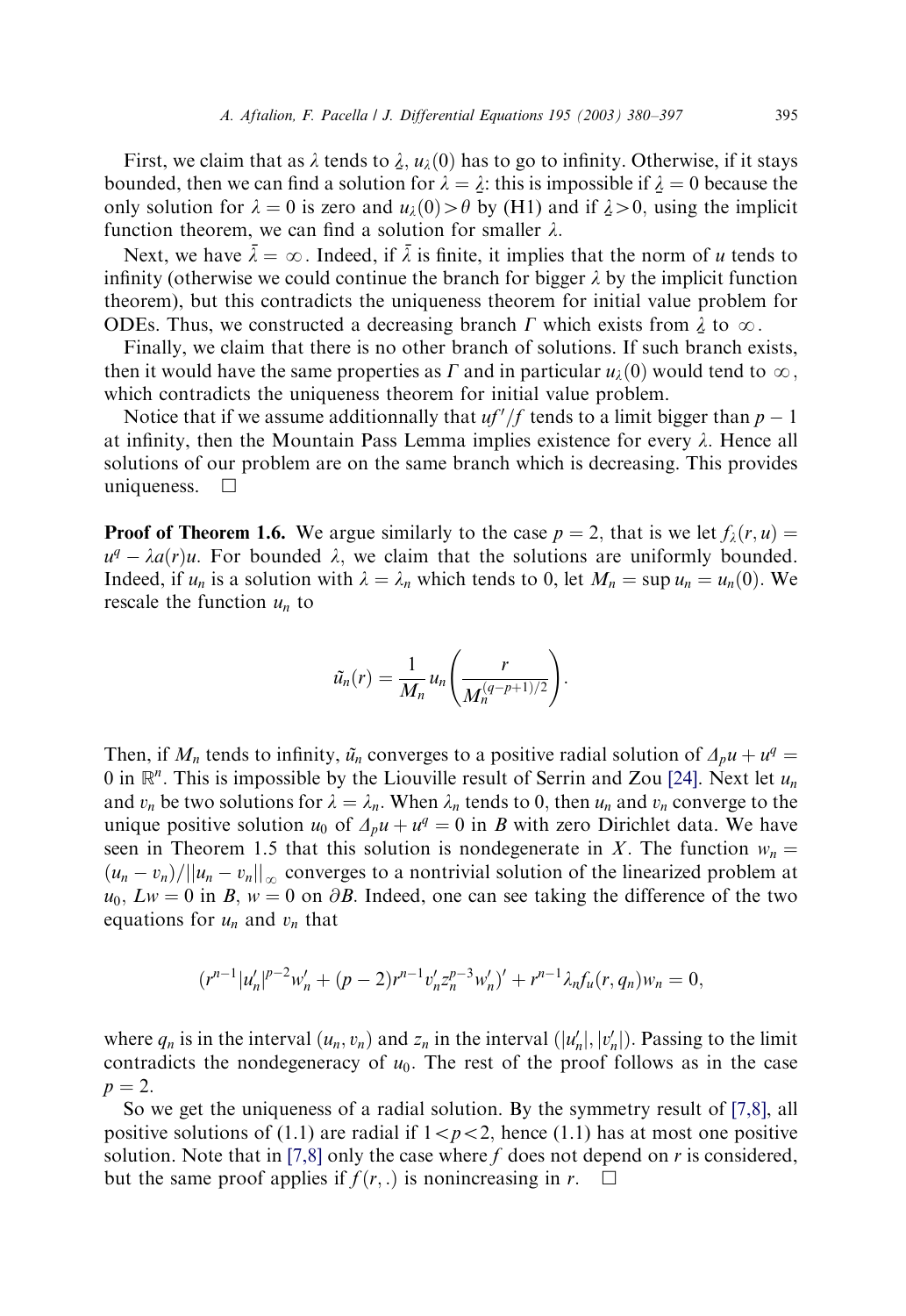## <span id="page-16-0"></span>Acknowledgments

The authors are very grateful to Franck Pacard for taking the time of explaining the properties of elliptic operators in weighted Hölder spaces. This research was partially supported by the TMR Programme "Nonlinear Parabolic Partial Differential Equations: Methods and Applications''.

#### References

- [1] A. Adimurthi, S.L. Yadava, An elementary proof of the uniqueness of positive radial solutions of a quasilinear Dirichlet problem, Arch. Rational Mech. Anal. 127 (3) (1994) 219–229.
- [2] A. Ambrosetti, P. Rabinowitz, Dual variational methods in critical points theoryand applications, J. Funct. Anal. 14 (1973) 349–381.
- [3] F. Brock, Radial symmetry for nonnegative solutions of semilinear elliptic equations involving the p-Laplacian, Progress in Partial Differential Equations, Vol. 1 (Pont–Mousson, 1997), Pitman Research Notes in Mathematics Series, Vol. 383, Longman, Harlow, 1998, pp. 46–57.
- [4] C.V. Coffman, Uniqueness of the ground state solution for  $\Delta u u + u^3 = 0$  and a variational characterization of other solutions, Arch. Rational Mech. Anal. 46 (1972) 81–95.
- [5] M.G. Crandall, P.H. Rabinowitz, Bifurcation, perturbation from simple eigenvalues and linearized stability, Arch. Rational Mech. Anal. 52 (1973) 161–180.
- [6] L. Damascelli, M. Grossi, F. Pacella, Qualitative properties of positive solutions of semilinear elliptic equations in symmetric domains via the maximum principle, Ann. Inst. H. Poincaré Anal. Non Linéaire 16 (5) (1999) 631–652.
- [7] L. Damascelli, F. Pacella, Monotonicity and symmetry of solutions of p-Laplace equations,  $1 < p < 2$ , via the moving plane method, Ann. Scuola Norm. Sup. Pisa Cl. Sci. 26 (4) (1998) 689–707.
- [8] L. Damascelli, F. Pacella, Monotonicity and symmetry results for p-Laplace equations and applications, Adv. Differential Equations 5 (7–9) (2000) 1179–1200.
- [9] L. Erbe, M. Tang, Uniqueness theorems for positive radial solutions of quasilinear elliptic equations in a ball, J. Differential Equations 138 (2) (1997) 351–379.
- [10] B. Franchi, E. Lanconelli, J. Serrin, Existence and uniqueness of nonnegative solutions of quasilinear equations in  $\mathbb{R}^n$ , Adv. in Math. 118 (2) (1996) 177–243.
- [11] B. Gidas, W.M. Ni, L. Nirenberg, Symmetry and related properties via the maximum principle, Comm. Math. Phys. 68 (3) (1979) 209–243.
- [12] B. Gidas, J. Spruck, Global and local behavior of positive solutions of nonlinear elliptic equations, Comm. Pure Appl. Math. 34 (4) (1981) 525–598.
- [13] S. Kesavan, F. Pacella, Symmetry of positive solutions of a quasilinear elliptic equation via isoperimetric inequalities, Appl. Anal. 54 (1–2) (1994) 27–37.
- [14] M.K. Kwong, Uniqueness of positive solutions of  $\Delta u u + u^p = 0$  in  $\mathbb{R}^n$ , Arch. Rational Mech. Anal. 105 (3) (1989) 243–266.
- [15] M.K. Kwong, L.Q. Zhang, Uniqueness of the positive solution of  $\Delta u + f(u) = 0$  in an annulus, Differential Integral Equations 4 (3) (1991) 583–599.
- [16] C.S. Lin, W.M. Ni, A counterexample to the nodal domain conjecture and a related semilinear equation, Proc. Amer. Math. Soc. 102 (2) (1988) 271–277.
- [17] K. McLeod, J. Serrin, Uniqueness of positive radial solutions of  $\Delta u + f(u) = 0$  in  $\mathbb{R}^n$ , Arch. Rational Mech. Anal. 99 (2) (1987) 115–145.
- [18] Ouyang, J. Shi, Exact multiplicity of positive solutions for a class of semilinear problems, J. Differential Equations 146(1) (1998) 121–156.
- [19] F. Pacard, T. Rivière, Linear and nonlinear aspects of vortices, the Ginzburg–Landau model, in: Progress in Nonlinear Differential Equations and their Applications, Vol. 39, Birkhauser, Boston, Inc., Boston, MA, 2000.